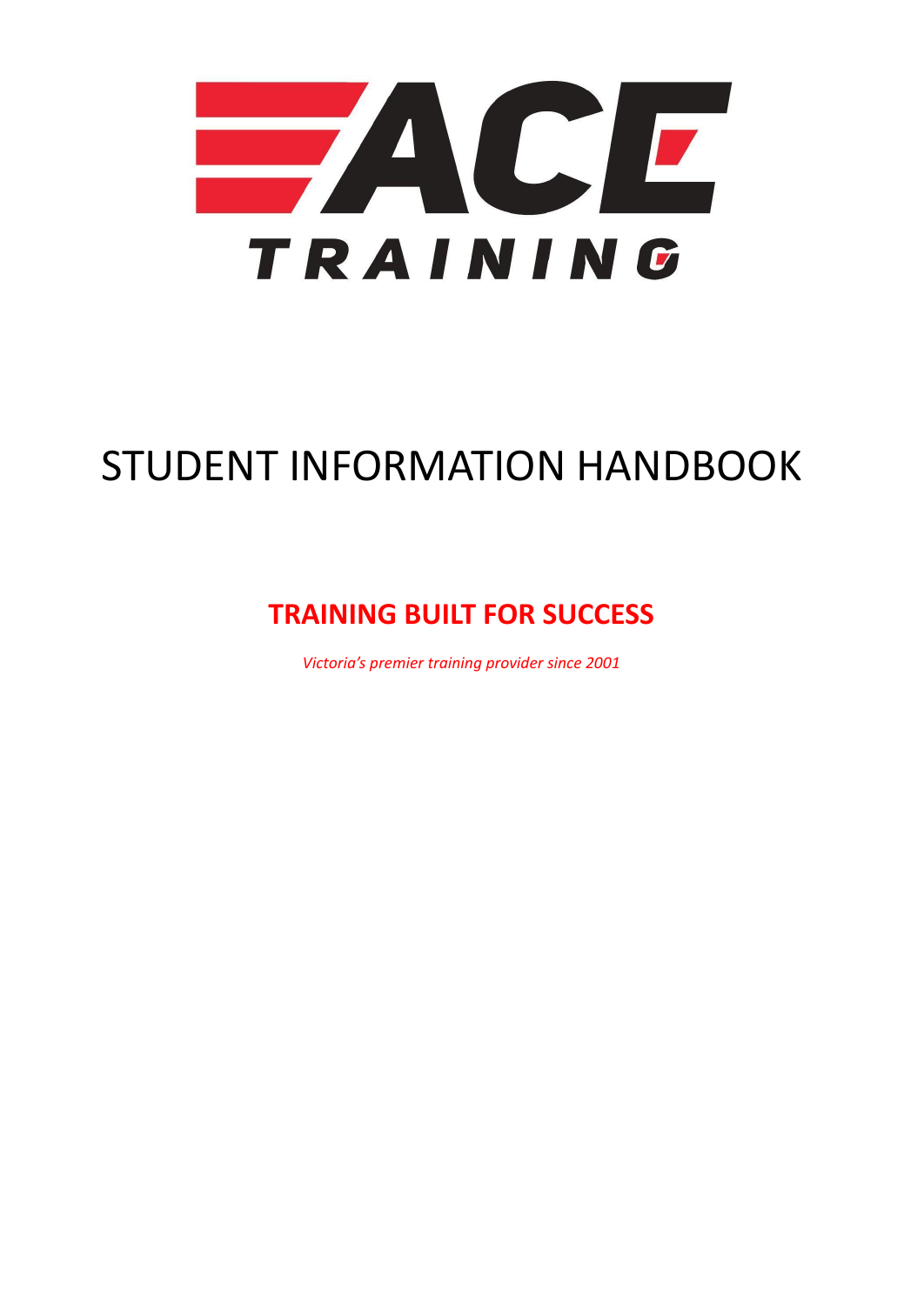

# **Welcome To ACE Training**

Welcome to ACE Training, and congratulations on making a real commitment to improving your qualifications and skill set! Whether you are seeking employment or looking to gain the skills to advance your career, we are the trainer partner for you.

ACE was founded in 2001 to provide heavy machinery and construction training to customers in Gippsland, Victoria. Over the years, we have expanded our offering to include nationally recognised training (ASQA), Worksafe Victoria High-Risk Work licensing, and VicRoads accredited licensing, which is now available across our four campuses in Ballarat, Bendigo, Sale and Traralgon.

Today we service thousands of customers across & throughout regional Victoria in the oil & gas, mining, agriculture, power, water, paper, manufacturing, transport, and construction industries, for which ACE is recognised by corporations and government agencies as the go-to training provider in the region.

We pride ourselves on our course values:

#### **EXPERTISE**

Our Trainers are industry experts in their fields. We deliver best-in-class vocational education, preparing our students to excel in their careers.

#### **RELEVANCE**

We regularly engage with industry to keep our skills, knowledge and practices current. Our students need today's skills now. Beyond the textbook, we give them the practical knowledge required to achieve their goals.

#### **ADVANCEMENT**

Constant improvement is in our DNA. We push for daily progress in our students and ourselves.

This Student Handbook contains important information regarding the training, and roles and responsibilities of students, including their expected behaviour and conduct. Also included is information regarding a range of procedures and processes that a student may need to access or use during their training course. We hope that it helps to make your study experience manageable and enjoyable.

Please take your time to read and understand the information provided and ask any questions you may have.

We hope you enjoy your course and find it professionally and personally enriching. Good luck!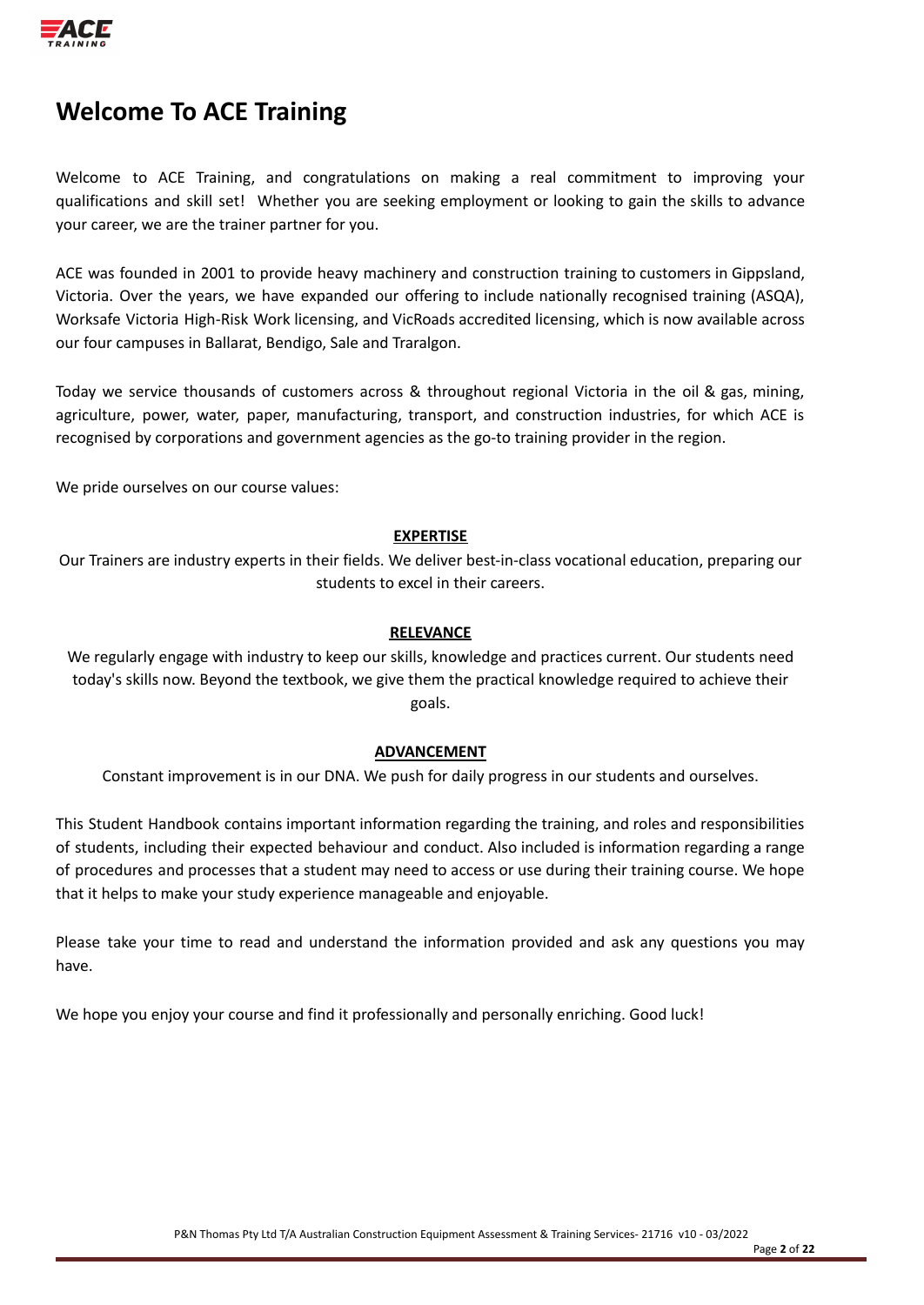

# **Contents**

| <b>Corporate Information</b> |                                                 |                |
|------------------------------|-------------------------------------------------|----------------|
|                              | <b>Application &amp; Enrolment</b>              | 6              |
|                              | <b>Pre-Training Enrolment</b>                   | 6              |
|                              | Government-Subsidised Training                  | 7              |
|                              | Skills First Program                            | $\overline{7}$ |
|                              | <b>Training Plans</b>                           | $\overline{7}$ |
|                              | <b>Credit Transfers</b>                         | $\overline{7}$ |
|                              | Recognition of Prior Learning (RPL)             | 8              |
|                              | USI - Unique Learner Identifier                 | 8              |
|                              | <b>Student Information</b>                      | 8              |
|                              | Course Induction                                | 8              |
|                              | Dress Code                                      | 9              |
|                              | Food & Beverages                                | 9              |
|                              | <b>Student Code of Conduct</b>                  | 9              |
|                              | Students' rights                                | 9              |
|                              | Students' responsibilities                      | 10             |
|                              | Legislation                                     | 10             |
|                              | Commonwealth                                    | 10             |
|                              | Victoria                                        | 11             |
|                              | Alcohol, Drugs & Smoking                        | 11             |
|                              | <b>Mobile Phones</b>                            | 11             |
|                              | <b>Training Expectations &amp; Requirements</b> | 12             |
|                              | <b>Course Progress</b>                          | 12             |
|                              | Attendance & Homework Requirements              | 12             |
|                              | Assessments                                     | 13             |
|                              | Submitting your assessments:                    | 13             |
|                              | Assessment outcomes                             | 13             |
|                              | Reasonable adjustment in assessment             | 13             |
|                              | Appealing assessment decisions                  | 14             |
|                              |                                                 |                |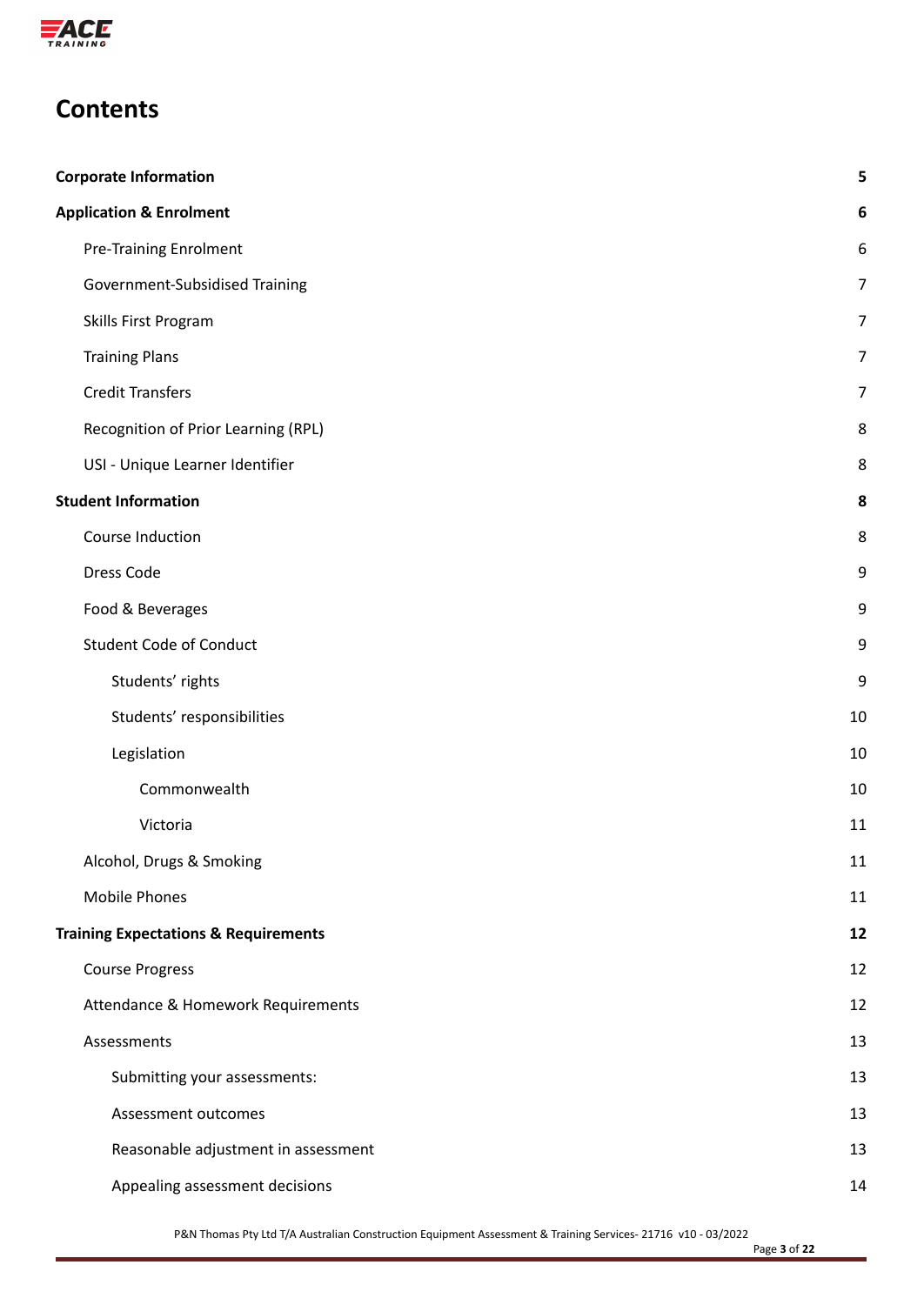

| Practical Training Off site arrangements (where/if applicable) | 14 |  |
|----------------------------------------------------------------|----|--|
| <b>Educational &amp; Support Services</b>                      |    |  |
| <b>Educational Support</b>                                     | 14 |  |
| <b>Student Welfare</b>                                         | 14 |  |
| <b>Feedback &amp; Surveys</b>                                  | 15 |  |
| <b>Rights to Information</b>                                   | 15 |  |
| Access                                                         | 15 |  |
| Amendments                                                     | 15 |  |
| <b>Notifying You if Things Change</b>                          | 16 |  |
| Fees, Charges & Refunds                                        | 16 |  |
| <b>Privacy Policy</b>                                          | 17 |  |
| <b>General Policy</b>                                          | 17 |  |
| Victorian Government VET Student Enrolment Privacy Notice      | 17 |  |
| Collection of your data                                        | 17 |  |
| Use of your data                                               | 17 |  |
| Disclosure of your data                                        | 18 |  |
| Legal and Regulatory                                           | 18 |  |
| Survey participation                                           | 18 |  |
| Consequences of not providing your information                 | 18 |  |
| Access, correction and complaints                              | 18 |  |
| Further information                                            | 18 |  |
| <b>Complaints &amp; Appeals</b>                                | 18 |  |
| <b>Issuing of Certification Documents</b>                      | 19 |  |
| Re-Issuing Statements and Qualifications                       | 19 |  |
| <b>Workplace Health &amp; Safety</b>                           | 19 |  |
| <b>Accident and Emergency Situations</b>                       | 20 |  |
| <b>Student Disciplinary Policy &amp; Procedures</b>            |    |  |
| <b>Academic and General Misconduct</b>                         | 20 |  |
| <b>Student Discipline</b>                                      | 21 |  |
| Appeal                                                         | 21 |  |
| Deferment, Suspension or Withdrawal                            | 21 |  |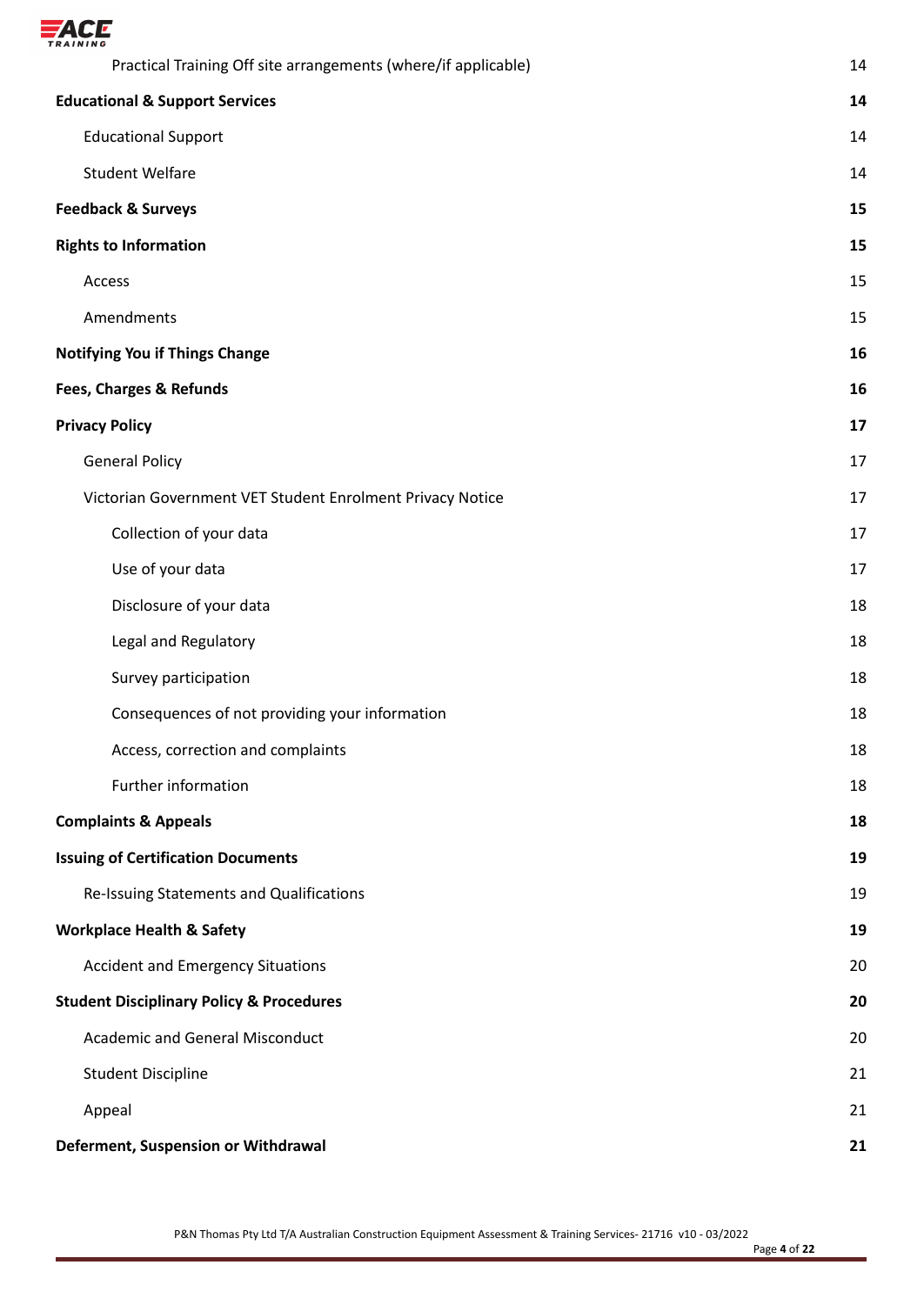

# <span id="page-4-0"></span>**Corporate Information**

| <b>ACE Training Information</b> |                                  |  |  |  |  |
|---------------------------------|----------------------------------|--|--|--|--|
| <b>RTO ID</b>                   | 21716                            |  |  |  |  |
| <b>Phone</b>                    | 1800 456 094                     |  |  |  |  |
| Email                           | info@aceassessment.com.au        |  |  |  |  |
| Website                         | www.aceassessment.com.au         |  |  |  |  |
| <b>Office Hours</b>             | Monday to Friday, 8 am - 4:30 pm |  |  |  |  |

| <b>Campus Locations</b> |                                    |  |  |  |  |
|-------------------------|------------------------------------|--|--|--|--|
| <b>Ballarat</b>         | 6 Kennedys Drive, Delacombe, 3356  |  |  |  |  |
| <b>Bendigo</b>          | 17 Gildea Lane, Bendigo, 3550      |  |  |  |  |
| Sale                    | 64-66 Princes Hwy Sale, 3850       |  |  |  |  |
| <b>Traralgon</b>        | 14 Stratton Drive, Traralgon, 3844 |  |  |  |  |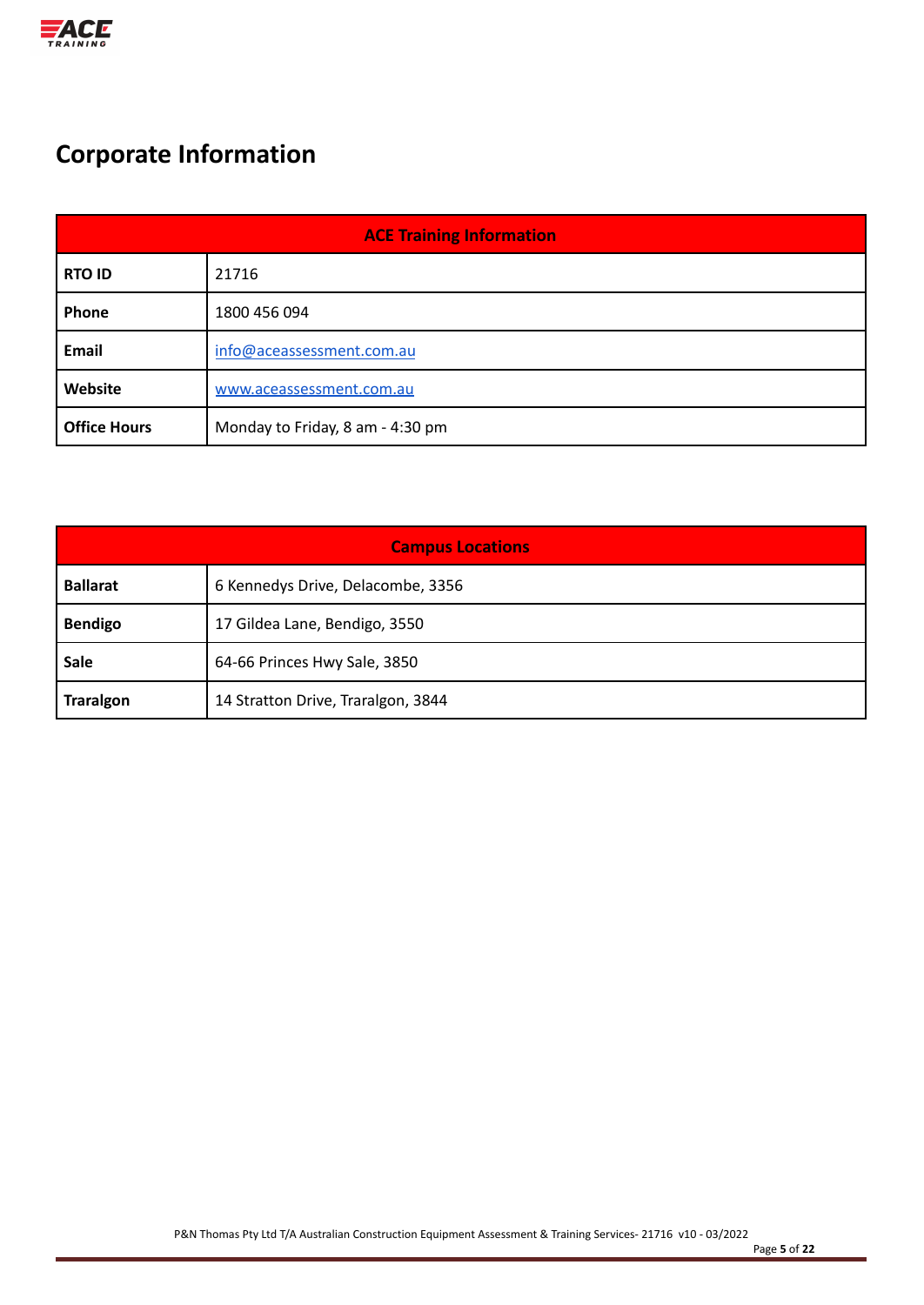

# <span id="page-5-0"></span>**Application & Enrolment**

The RTO accepts applications from all students who meet the entry requirements published in the course information. Applications are accepted on a first-come, first-served basis; however, if a course is full, you will be offered a place in another class at a later date.

To apply to enrol in a course, you must complete an Enrolment Form/Application.

Before you decide to enrol in a course, you are encouraged to fully understand:

- the course purpose and structure,
- the course entry requirements,
- scheduled delivery/course dates,
- associated personal commitment in terms of time and outside study requirements
- course costs shown in the Student Statement of Fees and Student Fee Agreement, especially those for consumable and equipment not covered by the course fees,
- the learning outcomes including any pathway opportunities.

If you are applying for a course with entry requirements, you will also need to provide the necessary evidence (as indicated on the Course Outline), such as verified copies of qualifications, CV or other evidence, prior to the course commencing.

If you are applying for Credit, you should indicate this on your enrolment and supply certified copies of your transcripts so that we can assess your application for Credit. See the section on Credits in this Handbook below.

# <span id="page-5-1"></span>*Pre-Training Enrolment*

As part of the entry requirements, you may be required to attend a Pre-Training Review (PTR) and complete an Enrolment Form to confirm your suitability for the course. You will also be required to complete a task participation and medical checklist and a language, literacy and numeracy (LLN) evaluation prior to enrolment. These outcomes will be used to determine the course suitability and will be reviewed by a qualified assessor to identify support requirements.

An RTO Delegate and administrative staff collate the comments and results from the Pre-Training Review and Enrolment Form. The student's details, where the assessor has identified as requiring support, such as language, literacy, numeracy, or disabilities, are passed on to the relevant Training Manager.

The Training Manager will review the information provided, assess the learning needs and determine whether the student's training and assessment program will be adjusted. The Training Manager will also liaise with the student to develop a strategy to support the student. The information collected as part of this process and the outcomes are entered into the Student Management System.

A report containing information regarding students who require additional support or adjustment to their training because of their learning needs is generated and provided to the trainer. The report advises students' learning support requirements and the strategy and support processes.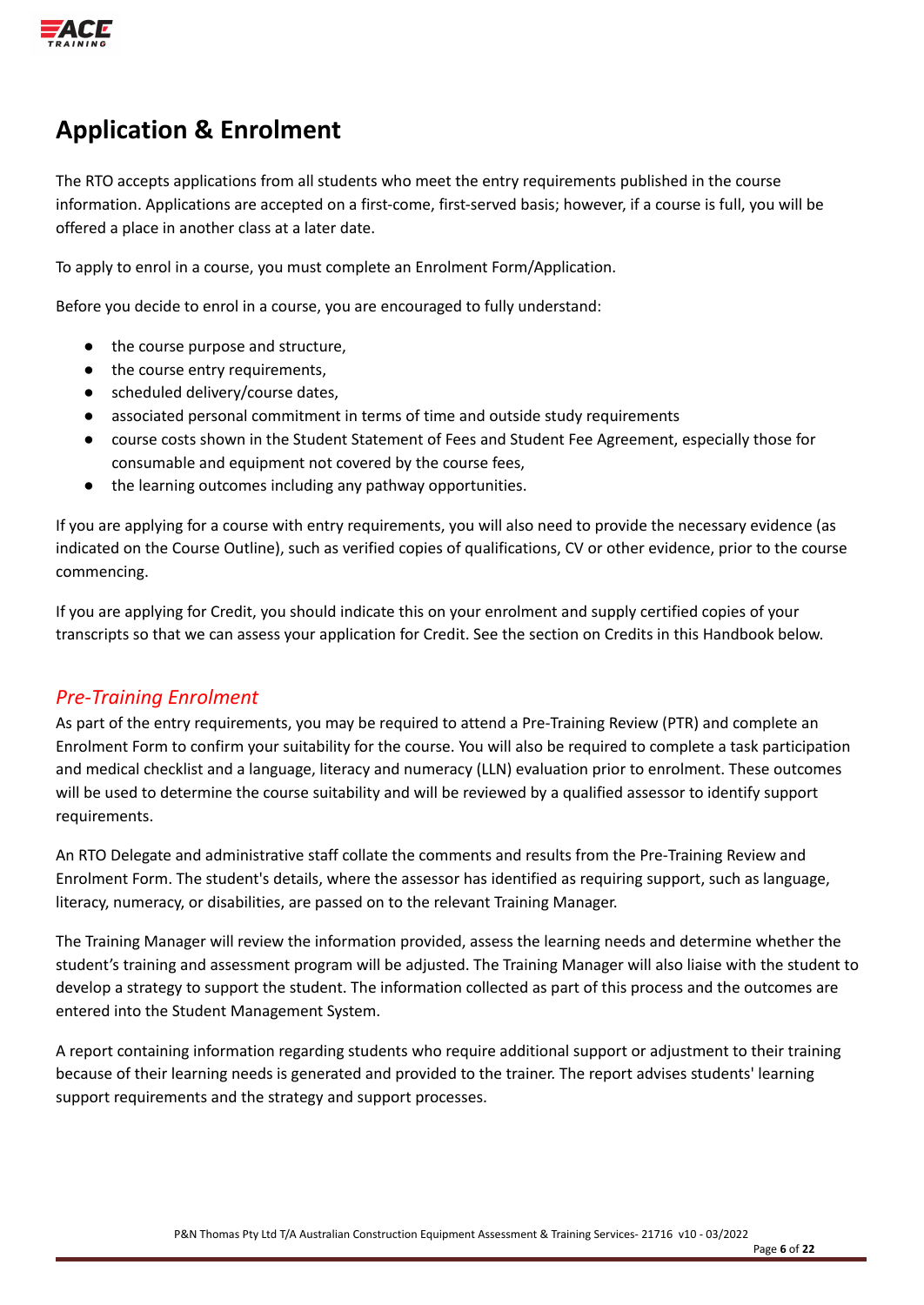

### <span id="page-6-0"></span>*Government-Subsidised Training*

ACE Training is contracted to deliver training and assessment for nationally-recognised qualifications with Victoria's Department of Education, Training and Employment (DET). Government funding for training places, eligibility and levels change from time to time; therefore, all students should be aware that their enrolment in a qualification is being subsidised.

### <span id="page-6-1"></span>*Skills First Program*

This agreement allows ACE Training to offer government-subsidised training places to eligible students. This training is delivered by the Victorian and Commonwealth Governments under the Skills First program and may affect future training options, and eligibility for further government-subsidised training under other Victorian and /or other Government Funded training programs. Further information is available at: <http://www.education.vic.gov.au/skillsfirst/Pages/about.aspx>

ACE Training abides by the Skills First Quality Charter in all aspects of its operations in the delivery of Victorian subsidised courses.

To view eligibility requirements or find out more about Government-subsidised courses, call us on 1800 456 094 or email [info@aceassessment.com.au](mailto:info@aceassessment.com.au)

### <span id="page-6-2"></span>*Training Plans*

The training plan is an agreement between the student and ACE Training which sets out the training conditions and the type of training to be undertaken. Students have the right to work with ACE Training to develop a plan that recognises the skills already attained and the best options for training delivery, supervision and workplace support.

Training plans vary but must include:

- Student details,
- RTO details,
- The qualification being undertaken and the core and elective competencies needed to achieve it,
- A list of units of competency for which RPL or Credit Transfer have been granted,
- Indicative starting and finishing dates,
- Delivery options, i.e. how, when and where the training will be delivered, e.g. on-the-job, in the classroom, self‐paced learning,
- The name(s) of the Trainer(s) and Assessor(s) involved in the training and assessment of each unit of competency,
- Methods and indicative dates of assessment and records of results,
- Where and how will the training occur,
- Where and how will the assessment occur.

# <span id="page-6-3"></span>*Credit Transfers*

You may be eligible for a credit transfer for units or subjects in your course if you have completed those same units or similar as part of another course or learning program. You need to apply for a credit transfer on the appropriate form through your trainer.

Note: If you intend to apply for any credit transfers, you must do this at the commencement of your qualification or course since they must be reported to the relevant state funding body at this time.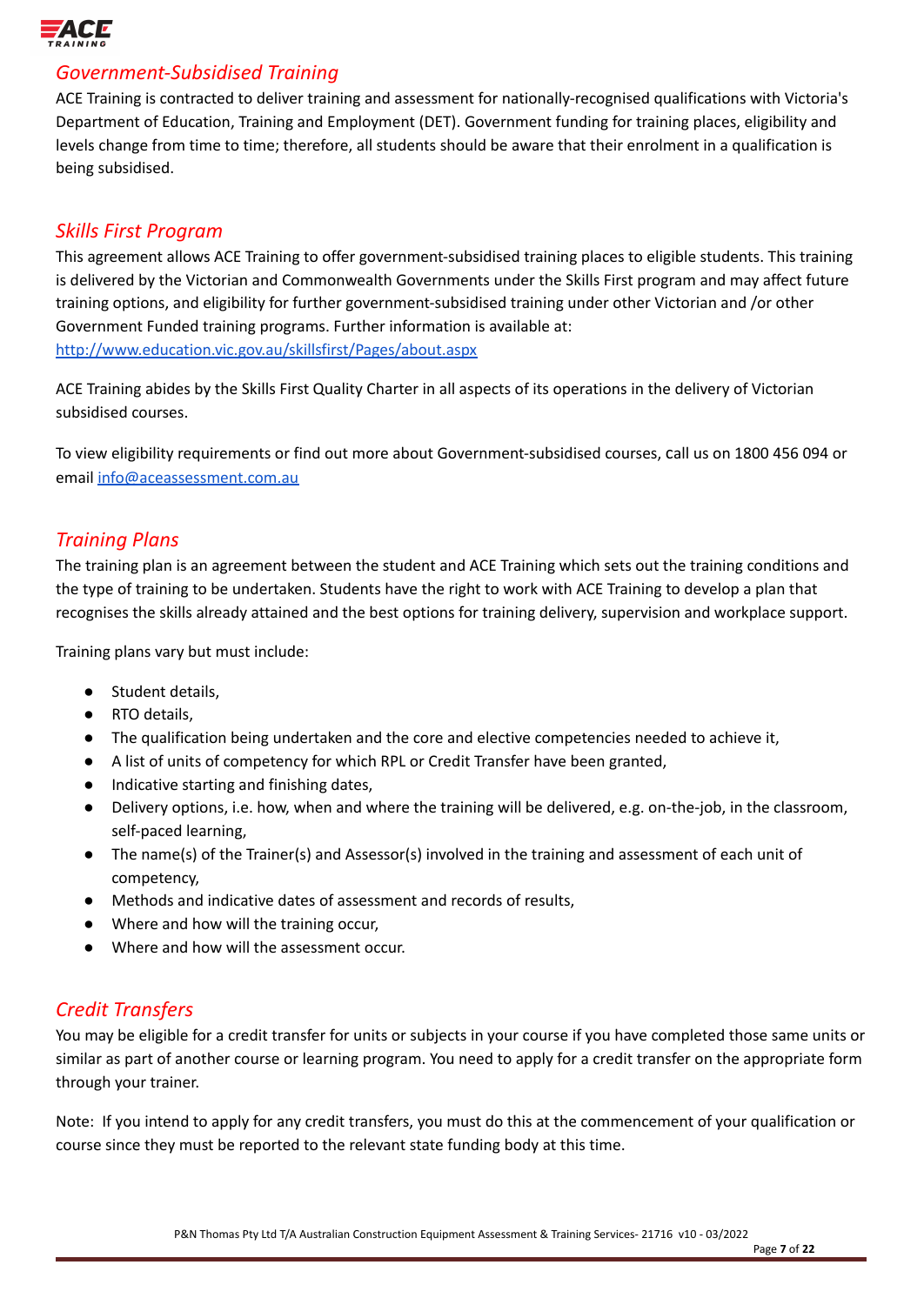

# <span id="page-7-0"></span>*Recognition of Prior Learning (RPL)*

Under the Australian Qualifications Framework (AQF), competencies may be attained in several ways, including formal or informal training and education, work experience or general life experience. To grant RPL, the assessor must be confident that you are currently competent against the endorsed industry or enterprise competency standards.

The evidence required for your application may include current certification, references from current and/or past employers, and/or testimonials from clients, work samples and demonstrations. Your assessor may also conduct some direct assessment of your competency to verify your skills and knowledge. If you wish to apply for Recognition of Prior Learning speak with your trainer. Fees do apply.

ACE Training will recognise and accept AQF and VET qualifications and VET Statement of Attainments issued by any other NVR R.T.O's. They must meet current AQF Standards and provide a Statement of attainment listing all units completed. For further information and clarification on your Certificate or Qualification, please email ACE Training at [info@aceassessment.com.au.](mailto:info@aceassessment.com.au)

All documents will then be reviewed to ensure they meet AQF standards and guidelines, and you will be contacted accordingly with the outcome.

# <span id="page-7-1"></span>*USI - Unique Learner Identifier*

From the 1st of January 2015, if you are undertaking nationally recognised training delivered by a registered training organisation, it is mandatory to have a Unique Learner Identifier (USI). A USI gives you access to your online USI account, which will contain all your nationally recognised training records from 1/1/2015 onwards.

When applying for a job, you will often need to provide your training records and results. One of the main benefits of the USI is that you will have easy access to your training records and results throughout your life.

As the USI is a legislative requirement, all learners must have a USI to obtain a Statement of Attainment or Certificate for their training.

You can create your own USI number through the USI website: [www.usi.gov.au](http://www.usi.gov.au).

ACE Training can create one on your behalf with your written permission on our learner enrolment form or contact our administration staff for further information. Each learner must note to have read and agreed to the USI privacy notice at [https://www.usi.gov.au/documents/privacy-policy.](https://www.usi.gov.au/documents/privacy-policy)

# <span id="page-7-2"></span>**Student Information**

# <span id="page-7-3"></span>*Course Induction*

At the start of your course, you will be provided with a site induction. The induction will provide you with specific details about your course requirements and important dates and will be an opportunity to meet your trainer and the other students in your course.

The induction will also provide you with important information about health and safety requirements, including emergency evacuation procedures and incident reporting, and other important matters relating to your rights and responsibilities as a student.

The induction is your time to clarify any questions you have about studying with us. We also ensure that all the required forms and paperwork are correctly completed.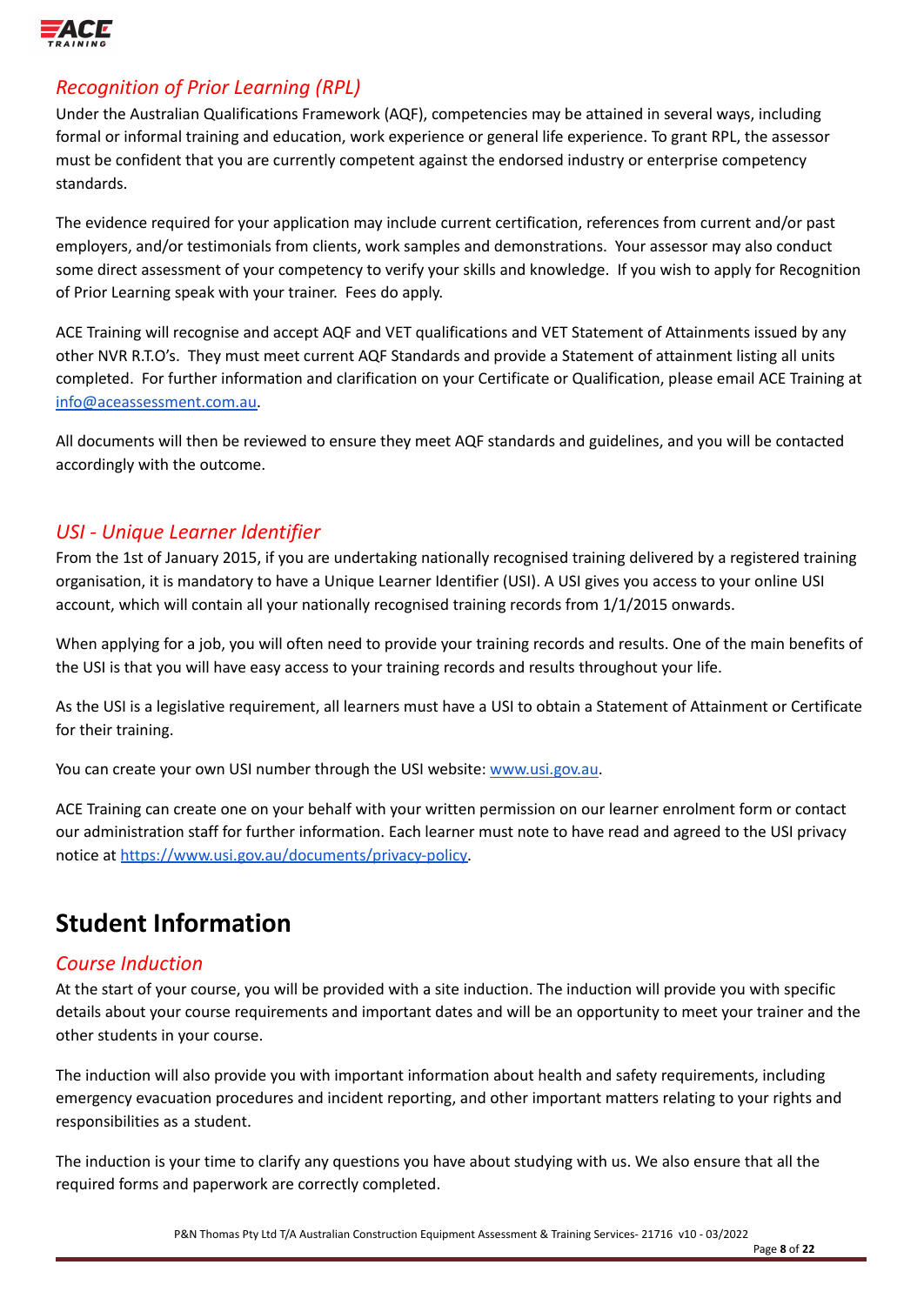

At your induction, you will receive your first set of learning materials so that you can start on your learning journey. General housekeeping arrangements are also discussed, as stated in the section below.

# <span id="page-8-0"></span>*Dress Code*

ACE Training is an adult learning environment that prepares you for business and industry, as well as for further career-related training. You are expected to dress in a neat, clean and safe manner. There is no desire on the part of ACE Training to make dress standards too rigid; however, you should wear clothes appropriate to the vocation and, in particular:

- Be adequately clothed following occupational health and safety requirements. You must wear all personal protective equipment and/or clothing required in the qualification. You are responsible for wearing appropriate clothing that minimises risk to yourself and others.
- Wear appropriate footwear at all times. It is not permitted for anyone to enter buildings with bare feet.
- Not wear clothing that is likely to offend others due to lack of decency, modesty or cleanliness, slogans, cartoons, or any symbol or graphic worn to provoke, intimidate, condemn or ridicule others.
- Safety boots and high visibility vests are required for some courses. Refer to your booking letter for further details.

### <span id="page-8-1"></span>*Food & Beverages*

We advise all students attending ACE Training campuses to bring food and beverages for the day. While we are centrally located in the respective locations, travelling into town for lunch is not recommended. We have basic kitchen, heating and refrigeration facilities at all locations for students to use.

Food must be carried in secure containers/bags to minimise spills and leakage. You are responsible for the sensible storage and consumption of food in classrooms and the removal, and correct disposal of containers, from classrooms.

Training staff are responsible for monitoring and addressing any issues with the presence/consumption of food in classrooms.

● Beverages must be carried securely to minimise spills and leakage. You are responsible for the sensible storage and consumption of beverages in classrooms and the removal, and correct disposal of drink containers, from classrooms.

# <span id="page-8-2"></span>*Student Code of Conduct*

All students are expected to abide by this Code of Conduct during their participation in their course with the RTO. Students who do not abide by this Code of Conduct will be followed up through the disciplinary procedures.

### <span id="page-8-3"></span>**1. Students' rights**

All students have the right to:

- Be treated fairly and with respect by all students and staff,
- Learn in a supportive environment which is free from harassment, discrimination and victimisation,
- Learn in a healthy and safe environment where the risks to personal health and safety are minimised,
- Have their personal details and records kept private and secure according to our Privacy Policy,
- Access the information the RTO holds about them,
- Have their complaints and appeals dealt with fairly, promptly, confidentially and without retribution,
- Make appeals about procedural and assessment decisions,
- Receive training, assessment and support services that meet their individual needs.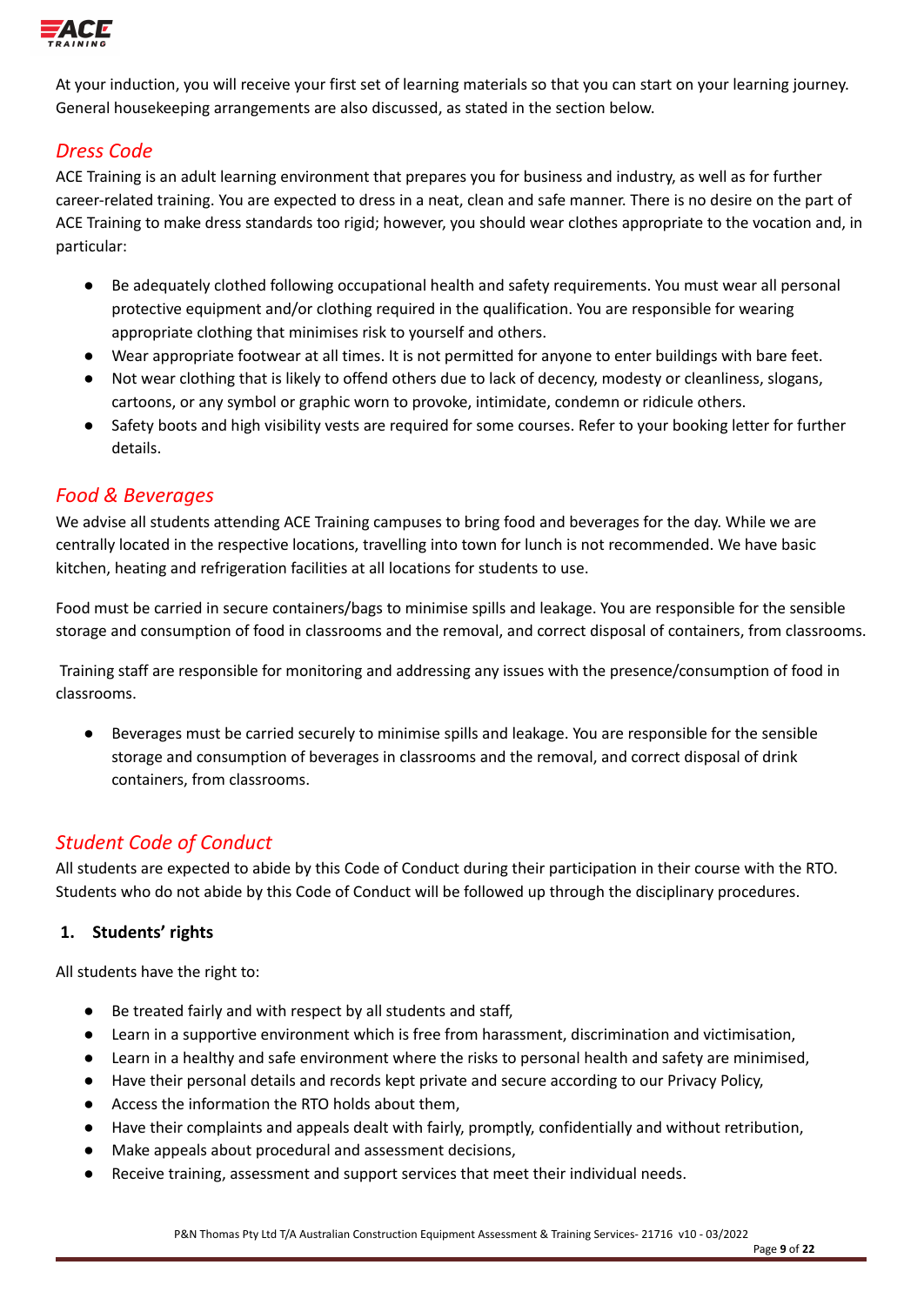

- Be given clear and accurate information about their course, training and assessment arrangements and their progress,
- Access the support they need to participate in their training program effectively,
- Provide feedback to the RTO on the client services, training, assessment and support services they receive,
- Be informed of any changes to agreed services, and how it affects them as soon as practicable,

### <span id="page-9-0"></span>**2. Students' responsibilities**

All students, throughout their training and involvement with the RTO, are expected to:

- Treat all people with fairness and respect and not do anything that could offend, embarrass or threaten others,
- Not harass, victimise, discriminate against or disrupt others,
- Treat all others and their property with respect,
- Respect the opinions and backgrounds of others,
- Follow all safety policies and procedures as directed by staff,
- Report any perceived safety risks as they become known,
- Not bring into any premises, any articles or items that may threaten the safety of self or others,
- Notify us if any of their personal or contact details change,
- Provide relevant and accurate information to the RTO in a timely manner,
- Approach their course with personal commitment and integrity,
- Complete all assessment tasks, learning activities and assignments honestly and without plagiarism or infringing on copyright laws,
- Hand in all assessment tasks, assignments and other evidence of their work as required,
- Make regular contact with their Trainer/Assessor,
- Prepare appropriately for all assessment tasks, visits and training sessions,
- Notify the RTO if any difficulties arise as part of their involvement in the program,
- Make payments for their training within agreed timeframes, where relevant,
- ACE Training accepts no responsibility for the damage or loss of any tools, instruments, personal protective equipment or any other property belonging to students. Students must at all times accept responsibility for safeguarding their property.

### <span id="page-9-1"></span>**3. Legislation**

This Student Code of Conduct is informed by the following legislation, with which all students must comply.

#### <span id="page-9-2"></span>**Commonwealth**

- Age Discrimination Act 2004
- National Vocational Education and Training Regulator Act 2011
- Privacy Act 1988
- Copyright Act 1968
- Disability Discrimination Act 1992 Education Standards 2005
- Sex Discrimination Act 1984
- Australian Human Rights Commission Act 1986
- Standards for Registered Training Organisations (RTOs) 2015
- National Standard for Licensing Persons performing High Risk Work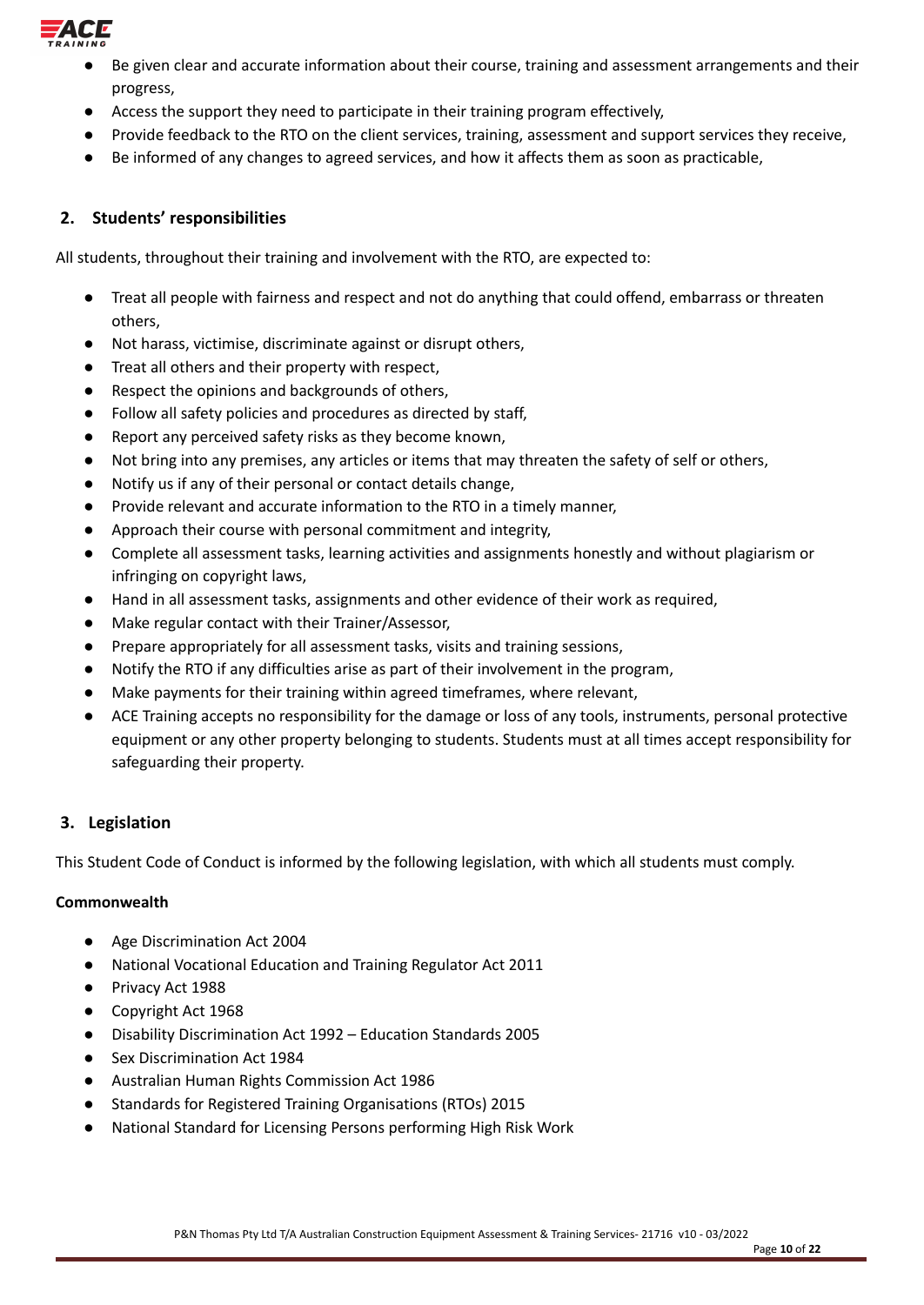

#### <span id="page-10-0"></span>**Victoria**

- Equal Opportunity Act 2010
- Information Privacy Act 2000
- Occupational Health and Safety Act 2004
- Occupational Health and Safety Regulations 2017
- Working with Children Act 2005
- Racial and Religious Tolerance Act 2001
- Charter of Human Rights and Responsibilities

# <span id="page-10-1"></span>*Alcohol, Drugs & Smoking*

ACE Training is committed to providing a safe training environment and to looking after the wellbeing, health and safety of all students and staff. Therefore, we have a NO ALCOHOL and NO DRUGS policy. This means using or possessing alcohol and/or drugs in our Training Centers is forbidden, and any breach will result in disciplinary action.

The possession, use and sale of illegal drugs or controlled substances (including stimulants, depressants, narcotics, hallucinogens, or marijuana) on ACE premises is against the law and will be reported to the police. If you are taking prescription medication, it is your responsibility to ensure that it does not affect your safety or the safety of others.

ACE Training reserves the right to enforce a student to undertake a breath or blood test before we agree for the student to undertake any training and or assessment.

Students thought to be under the influence of alcohol or drugs will be removed from the training program immediately without exception. The Chief Executive Officer (CEO) or delegate will conduct an interview of any student removed from a training program if suspected under the influence of alcohol and/or drugs. Further investigation will determine if the student is fit to return to training.

The RTO reserves the right to enforce the student to undertake a formal medical, breath or blood test before we agree for the student to return to training. Students found in possession of, or under the influence of, drugs and/or alcohol may be withdrawn from the course and lose the right to a refund of any fees paid.

If you are taking any prescription medication, we ask you to disclose this information to your Trainer Assessor. Some medications may affect behaviour and cause drowsiness or other symptoms that may present as if you are under the influence of drugs or alcohol.

Victorian law prohibits smoking in outdoor areas within education and care service premises under the Victorian Tobacco Act 1987 (Vic) as amended. All ACE Training premises are "Non-smoking" areas, including offices, training rooms or outdoor areas used for training, assessment, equipment storage or external car parks.

The Administration Team and your Trainer will advise you on suitable smoking locations during your induction.

# <span id="page-10-2"></span>*Mobile Phones*

The use of mobile phones in classrooms, during practical activities and assessments is strictly prohibited. At the commencement of training, mobile phones must be turned off and placed in a secure location.

If there is a genuine reason for the mobile phone to remain in service during the period of the Assessment, the Student may discuss this with the Assessor, and alternative arrangements may be made.

This policy is to ensure:

Students can undertake classroom activities & assessments without distraction and/or interruption,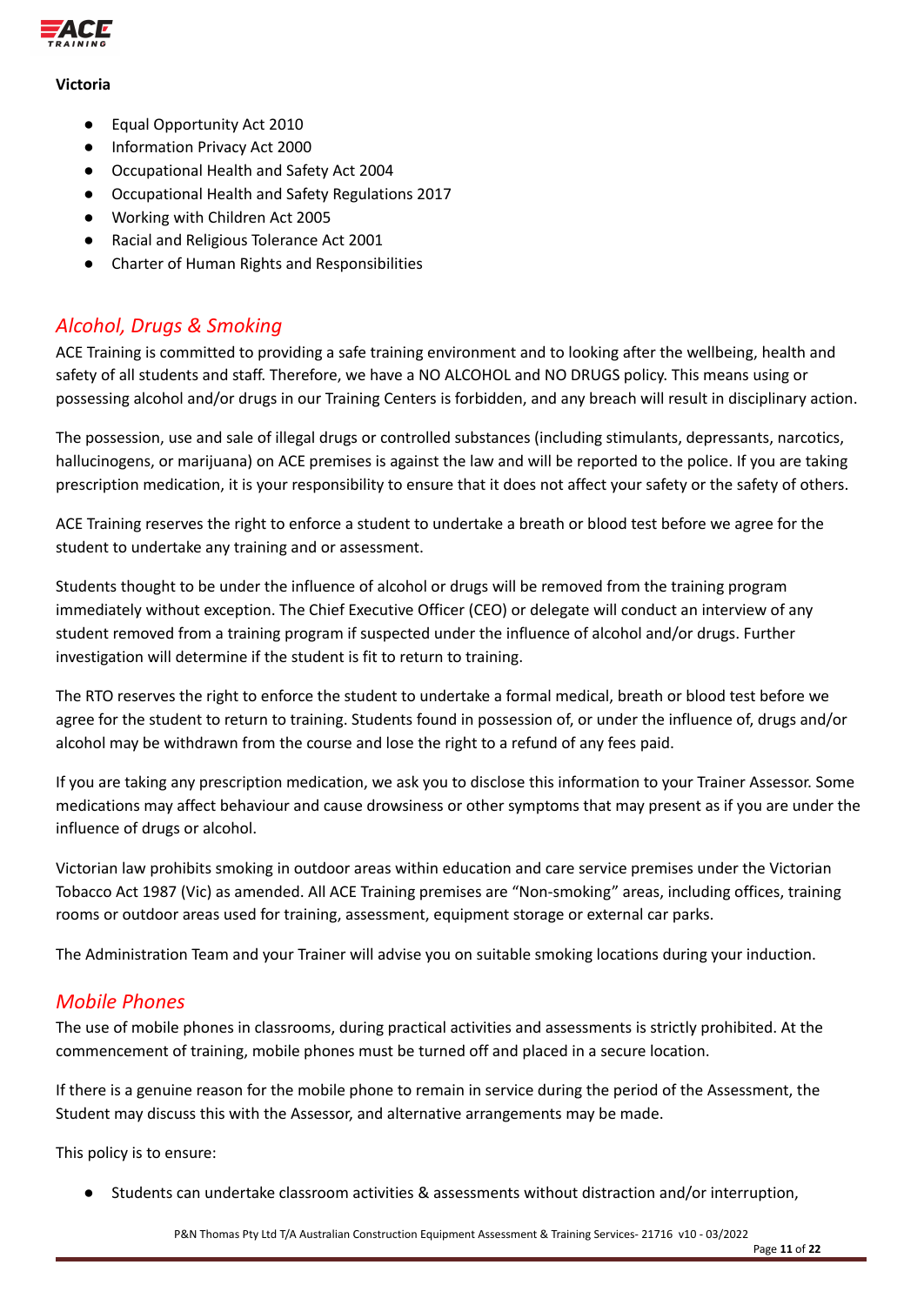

- Students' performance within the theory and practical assessments are sufficient, valid, reliable and fair,
- Students participating in the class are not subjected to or distracted by, others personal calls.

# <span id="page-11-0"></span>**Training Expectations & Requirements**

The training and assessment offered by the RTO focuses on providing you with the knowledge and skills required for standard industry performance. This is known as competency-based training and assessment. Each of the components of your course is a "unit of competency". You may be studying one or a few units of competency or a set of units that make up a total qualification. Each unit of competency links to specific skills and knowledge required in the workplace.

Many of our courses are delivered in clusters. This means groups of similar units are packaged together to avoid repetition. You will receive training and assessment for all units in a cluster simultaneously. Our course outlines include the details of how we deliver the training to you and the assessment methods that will be used to assess whether you have reached the required standard of performance.

Assessment methods vary from course to course but usually include written questions and practical observations.

# <span id="page-11-1"></span>*Course Progress*

All students are required to maintain satisfactory course progress. Students are required to have satisfactorily completed 50% of the scheduled assessment tasks in the units delivered in the first half of their training program schedule (e.g. if a course is scheduled to run for a total of 12 weeks, the student must have successfully completed 50% of the assessment tasks undertaken in the first SIX weeks of the training program).

Where a student's course progress is unsatisfactory, ACE Training may decide to initiate the student's withdrawal from the training program. The student has the right to appeal the decision and can refer to the Complaints and Appeals Policy and Procedure and Form. Note that course progress may also be referred to as academic progress.

# <span id="page-11-2"></span>*Attendance & Homework Requirements*

If you are enrolled in a class-based course, you are expected to attend every class so as not to fall behind. Please notify your trainer at least 30 minutes prior to class if you are unable to attend.

All students are required to be punctual in their attendance to class out of courtesy and respect to the trainer/assessor and fellow students. Trainer Assessors reserve the right to restrict students from entering the class until an appropriate break, e.g. morning tea and lunch.

All students are required to maintain satisfactory course attendance. The RTO may initiate the withdrawal of a student from a training program when a student is:

- absent for four consecutive scheduled class days; or
- their absence exceeds 10% of the scheduled course duration.

Students are asked to call the Administration Team at Phone: 1800 456 094 to advise of absence.

Absences due to illness require a medical certificate to be provided (certificate courses only). There may also be an expectation that you complete a certain amount of homework each week to finish the learning and assessment tasks required to complete your course. Your trainer will guide you on what to do during this time and how much is expected. This is also outlined in the Course Outline and Student Workbook.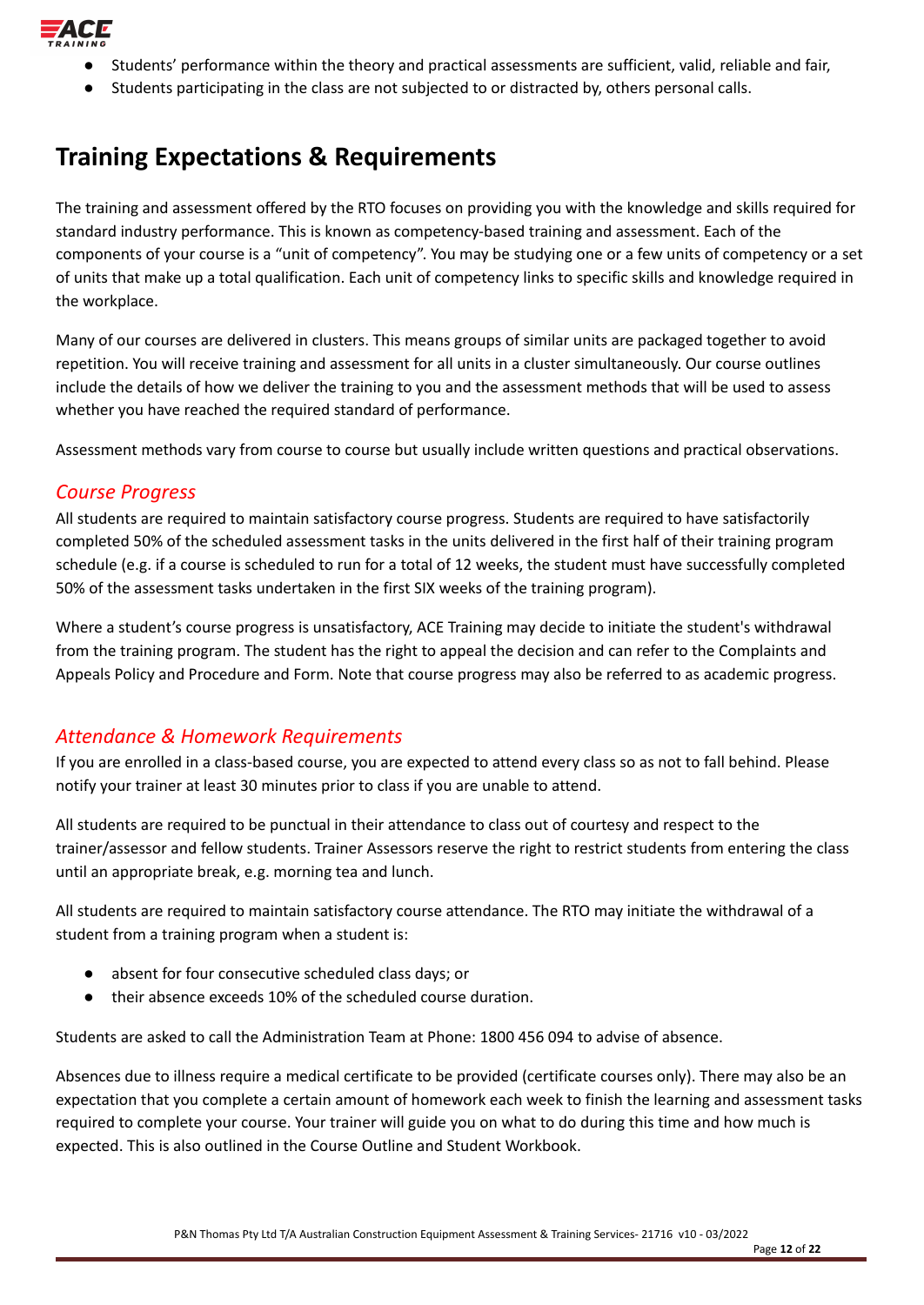

### <span id="page-12-0"></span>*Assessments*

At the beginning of each unit or cluster, your assessor will go through the arrangements for assessment with you and provide all details about the assessment requirements.

You will:

- Be provided with detailed assessment instructions for each task/requirement, which includes the criteria that you'll be assessed against.
- Be informed of relevant due dates or timing of assessments to be conducted.

Your assessor will go through all of the arrangements with you, and you can ask them any questions you may have.

#### <span id="page-12-1"></span>**Submitting your assessments:**

You must complete all assessment tasks as required for each competency/cluster/module unit. Unless otherwise advised, written assessment tasks will be submitted directly to the trainer/assessor. The cover sheet asks you to declare that the work is your own.

You must keep a copy of all tasks you submit, as we cannot return copies due to regulatory evidence requirements. Additionally, we will not be held responsible for any missing items in the post. If this occurs, you will be asked to re-submit the work.

Your assessor will provide you with feedback as you progress through the training and assessment and confirm the outcome of the final assessment result.

#### <span id="page-12-2"></span>**Assessment outcomes**

Each assessment task will be given an outcome of either Satisfactory (S) or Not Satisfactory (NS). You must complete all tasks for a unit satisfactorily to achieve an overall outcome of Competent (C) for a unit. If one or more of your tasks are assessed as Not Satisfactory, you will be given an overall outcome for the unit of Not Yet Competent (NYC).

You can have two further attempts to complete the task and achieve a Satisfactory outcome. You will be given a timeframe for your reassessment/resubmission and advised what you must include in your re-submission.

If, after the third attempt, you are still assessed as Not Satisfactory for a task, you will need to complete additional training and assessment to support you in achieving a Competent outcome. This may incur an additional fee for self-funded students as identified in the fees and charges information.

In some cases, no additional attempts are provided due to regulatory requirements, such as in the case of industry-specific regulatory and/or licencing units.

### <span id="page-12-3"></span>**Reasonable adjustment in assessment**

Some students may need modifications to assessments due to disability, illness or special considerations; this is called a reasonable adjustment.

Reasonable adjustment can involve:

- Making training and assessment resources and methods more accessible e.g. providing learner workbooks in an audio format or on different coloured paper.
- Adapting physical facilities, environment and/or equipment e.g. setting up hearing loops.
- Making changes to the assessment arrangements e.g. more time allowed for assessments.
- Making changes to the way evidence for assessment is gathered e.g. written questions asked orally.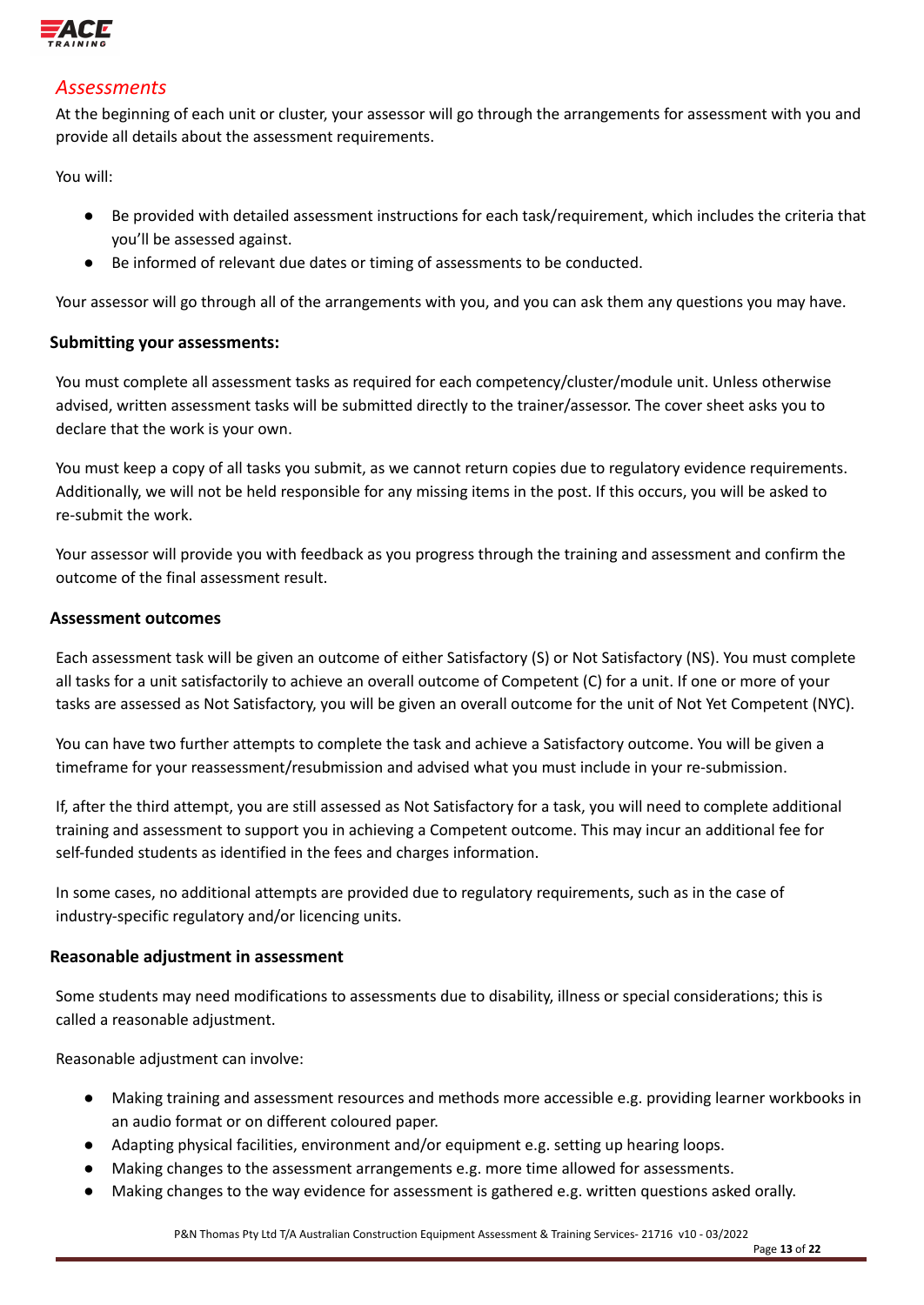

Please speak to your assessor if you think that you may need an adjustment made. Note these adjustments are made at the discretion of your assessor based on your identified needs.

#### <span id="page-13-0"></span>**Appealing assessment decisions**

If you do not agree with any assessment decision, you can lodge an assessment appeal. Please refer to the Complaints and Appeals section in this handbook for information about how to lodge an appeal.

### <span id="page-13-1"></span>**Practical Training Off site arrangements (where/if applicable)**

The safety of our staff and participants in the course is our priority. Where training is undertaken within an employer worksite, the responsibility for safe work systems is with the employer. Our Trainer Assessor reserves the right, without recourse, to cease training at any point where there are unsafe work practices and/or risks to the safety of themselves and their participants.

# <span id="page-13-2"></span>**Educational & Support Services**

### <span id="page-13-3"></span>*Educational Support*

We are committed to ensuring that you get all the support you need to succeed in your studies. You may not have studied for a while, and you might need help with your study skills. You may also need assistance with reading, writing, and math skills. The enrollment forms you complete will help us identify any support you need. Depending on the course you are enrolling in, you may also be required to complete a test that assesses your language, literacy, and numeracy skills. Based on the information you provide in your enrolment and/or your language, literacy and numeracy test results, we will contact you to discuss your support needs.

We provide students with a broad range of educational and support services, including qualified trainers and assessors, learning resources, training facilities and equipment, and student support services. Support is offered to students throughout the entire training and assessment process commencing from the time of enrolment through to completion.

Your support needs can also be discussed during the course induction.

Services that we can offer to you include

- One to one support from our trainers/assessors,
- Study groups where you can work with your fellow students,
- Referral to relevant external services.

# <span id="page-13-4"></span>*Student Welfare*

General student welfare assistance is available for further support services through outside agencies. Below is a list of contact details for several outside agencies.

- Intrepidy Centre For Counselling & Therapeutic Services Should you wish to use this counselling service ACE Training will contact the counselling service with whom we have a mutual agreement. [Phone](https://www.google.com.au/search?q=intrepidy+phone&sa=X&ved=0ahUKEwienNbNmvTXAhUJT7wKHehGC7cQ6BMIfTAQ): (03) 5144 1044.
- The Salvation Army 24 hour homelessness assistance Phone: 1800 825 955
- Lifeline for emotional support 24 hours a day Phone: 13 11 14
- Safesteps Family Violence Response Centre Phone: 1800 015 188
- DirectLine Alcohol and Drug Information Services Phone: 1800 888 236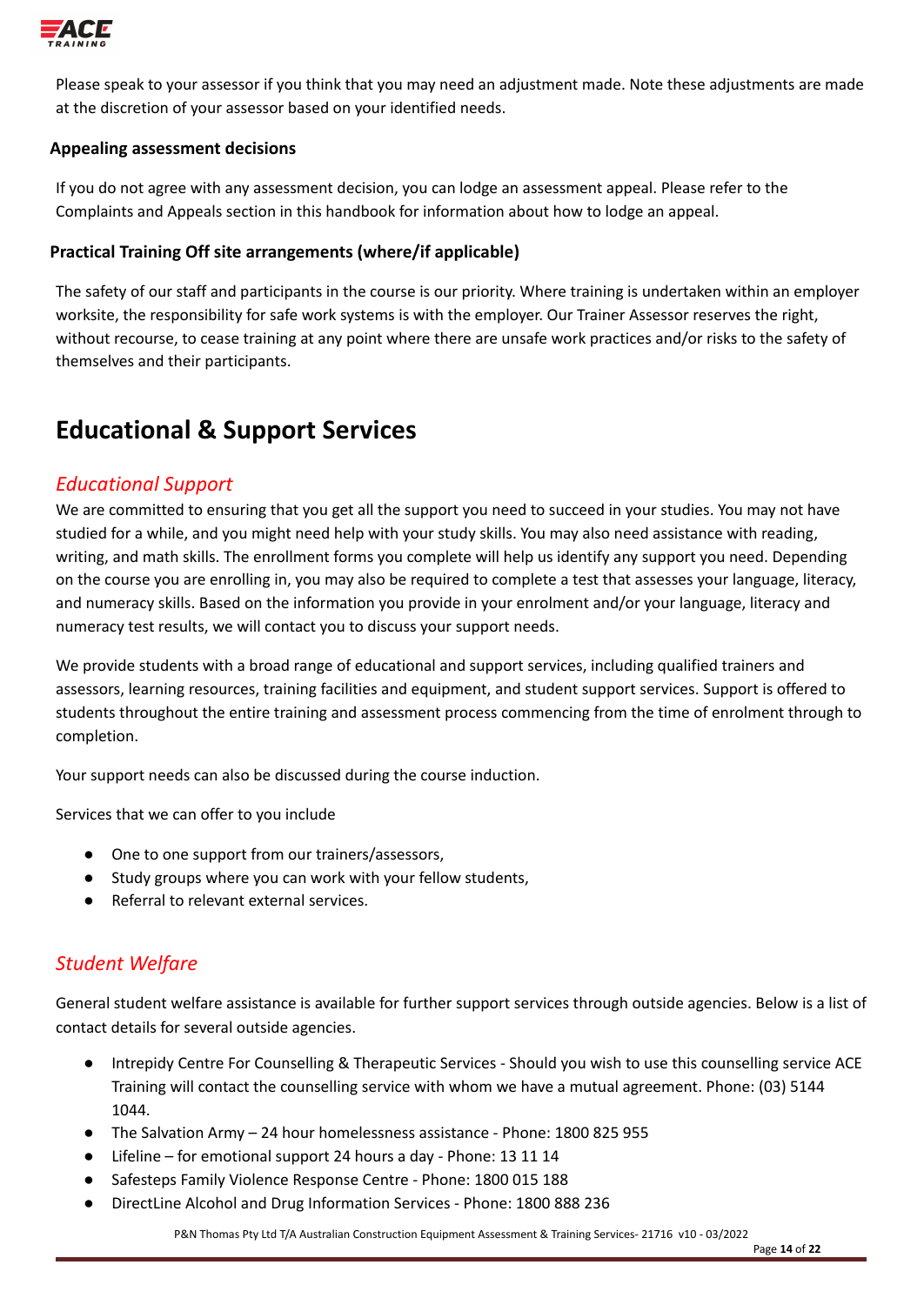

- VincentCare Support Services Phone: 03 9304 0100
- Welfare Assistance Phone: 1800 305 330
- VincentCare Adult Outreach Phone: 03 9321 2977

# <span id="page-14-0"></span>**Feedback & Surveys**

Your feedback is important to us and assists in ensuring that our services meet your needs. We use feedback from students and employers to contribute to our continuous improvement processes, so we are always striving to do better.

Feedback and input from students and other stakeholders will be sought, analysed and acted upon, where necessary, on a regular basis. The information gained will form part of any review of materials and in the validation and moderation processes. Most important is the collection of data from learners and employers relating to their expectations and experience of our services. Data sources have been selected to provide a balance of qualitative and quantitative information.

Course evaluation forms are provided via email upon completion of their course. All students and employers will be provided with a Quality Indicator Survey issued by the National Centre for Vocational Education and Research (NCVER) that they are required to complete.

Additionally, Students may receive a NCVER survey and/or an invitation to participate in a Department of Education endorsed project and/or being contacted by the Department of Education (or persons authorised by the Department for audit or review purposes.

Please help us by completing the email surveys provided to you. We also welcome feedback from you by email and phone or via the Feedback Form.

# <span id="page-14-1"></span>**Rights to Information**

### <span id="page-14-2"></span>*Access*

Under the Privacy Act, clients have the right to access personal, participation and progress information. These records are available upon written request to the Branch Manager who will arrange a time and date for this access. The Branch Manager must verify the client's identity through either presentation or appropriate identification. As an official record of the access and identity verification, both the client and the Branch Manager must sign the request for access form. There may be a waiting period of up to seven (7) days before access is granted. At no time will documentation be allowed to be removed from our premises.

### <span id="page-14-3"></span>*Amendments*

If a student considers the information that the RTO holds about them to be incorrect, incomplete, out of date or misleading, they can request that the information be amended.

Where a record is found to be inaccurate, a correction will be made. Where a student requests that a record be amended because it is inaccurate, but the record is found to be accurate, the details of the request for amendment will be noted on the record.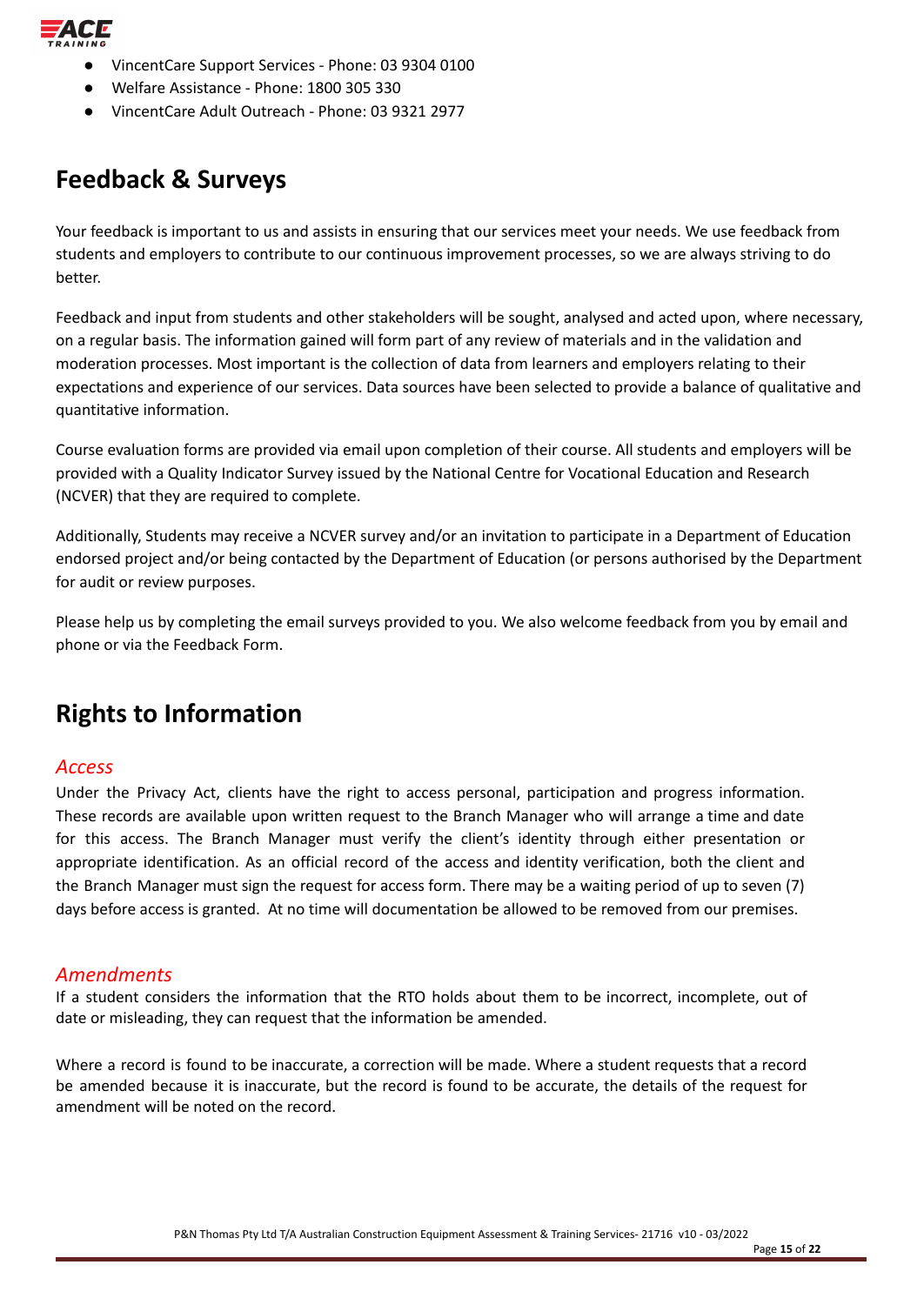

# <span id="page-15-0"></span>**Notifying You if Things Change**

As an RTO under the VET Quality Framework, we must notify you promptly if there are any changes to our RTO, the course, or the arrangements for training and assessment.

This includes any changes of ownership, any new third-party arrangements or changes to third party arrangements that relate to your enrolment, or if we were unable to provide the services you agreed to in your Student Agreement because we are no longer able to deliver the course you have enrolled in, or no longer operating as an RTO.

If this occurs, the RTO will devise a strategy to minimise the impact on you and notify you of the changes and how you will be affected as soon as practicable.

Depending on the type of change, we may send a letter to your home address or send you an email or SMS message. Please make sure we always have your most current home address, email address and mobile number on file so we can notify you of any changes if applicable. You can let us know of any changes to your details by using the Change of Details Form.

# <span id="page-15-1"></span>**Fees, Charges & Refunds**

The RTO sets and collects fees and charges for its services and facilities, including facilitating access to subsidies and financial support for eligible students, in accordance with relevant regulatory, contractual and business requirements.

This policy and procedures apply to fees, charges, refunds, and fee protection applicable to the provision of training, including clients undertaking training under a Government Funded Training Contract or fee-for-service arrangements.

This policy and related procedures apply to those:

- Customers booking courses,
- Individuals enrolling and participating in courses.

It outlines referral requirements regarding short and structured courses booked by customers where a minimum number requirement is a condition of the course booking.

All refund applications must be submitted to Management or the Administration Team, who will assess the refund application.

All refund information is to be made available to clients prior to enrolment through:

- Student Information Handbook,
- The RTO's website,
- Policies & Procedures.

The Course Outline includes information about Course Fees and payment terms. Course fees are calculated for each student independently based on the course and unit selection, government-subsidised training eligibility, RPL or credit transfer applications, previous fees paid and eligibility for concessions. You will be provided with a Student Statement of Fees and Student Fee Agreement when you complete the Enrolment Form.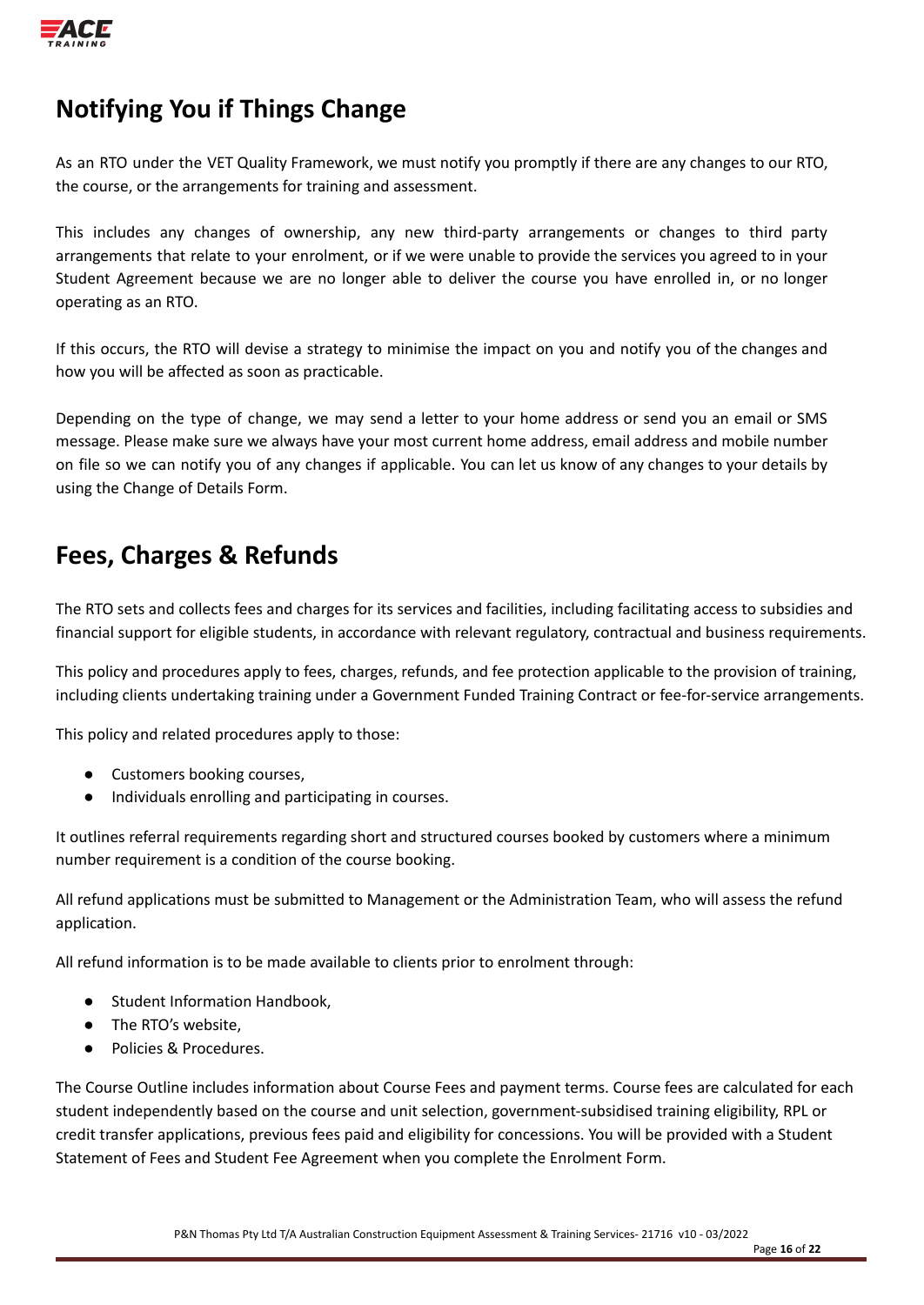

Course fees are subject to change given the individual circumstances of the student and the timing of the training program. For detailed information regarding fees and/or a quotation, please refer to the Fee Schedule on the website at: [www.aceassessment.com.au](http://www.aceassessment.com.au) or contact us on Phone: 1800 456 094.

All tuition fees for accredited training are GST free. Refer to our Fees and Refunds Policy and Procedures

# <span id="page-16-0"></span>**Privacy Policy**

# <span id="page-16-1"></span>*General Policy*

In accordance with our privacy policy; we are committed to protecting the privacy and personal information of all of our students. In collecting your personal information, the RTO will comply with the requirements set out in the Privacy Act 1988, the Privacy Amendment (Private Sector) Act 2001 and the relevant state privacy legislation.

We will not disclose your personal information to another person or organisation unless:

- We have made you aware that information of that kind is usually passed to that person or organisation,
- You have given written consent,
- We believe that the disclosure is necessary to prevent or lessen a serious and imminent threat to your life or health or that of another person,
- The disclosure is required or authorised by or under law, or
- The disclosure is reasonably necessary for the enforcement of the criminal law or of a law imposing a pecuniary penalty, or for the protection of the public revenue.

To obtain further information about the Privacy Policy or access to personal information, please contact the Compliance Officer on 1800 456 094.

# <span id="page-16-2"></span>*Victorian Government VET Student Enrolment Privacy Notice*

The Victorian Government, through the Department of Education and Training (the Department), develops, monitors and funds vocational education and training (VET) in Victoria. The Victorian Government is committed to ensuring that Victorians have access to appropriate and relevant VET services. Any personal information collected by the Department for VET purposes is protected in accordance with the Privacy and Data Protection Act 2014 (Vic) and the Health Records Act 2001 (Vic).

### <span id="page-16-3"></span>**Collection of your data**

ACE Training is required to provide the Department with student and training activity data. This includes personal information collected in the ACE Training enrolment form and unique identifiers such as the Victorian Student Number (VSN) and the Commonwealth's Unique Student Identifier (USI).

ACE Training provides data to the Department in accordance with the Victorian VET Student Statistical Collection Guidelines, available at: [http://www.education.vic.gov.au/training/providers/rto/Pages/datacollection.aspx.](http://www.education.vic.gov.au/training/providers/rto/Pages/datacollection.aspx)

#### <span id="page-16-4"></span>**Use of your data**

The Department uses student and training data, including personal information, for various VET purposes, including administration, monitoring and planning.

A student's USI may be used for specific VET purposes, including the verification of student data provided by [RTO]; the administration and audit of VET providers and programs; education-related policy and research purposes; and determining eligibility for training subsidies.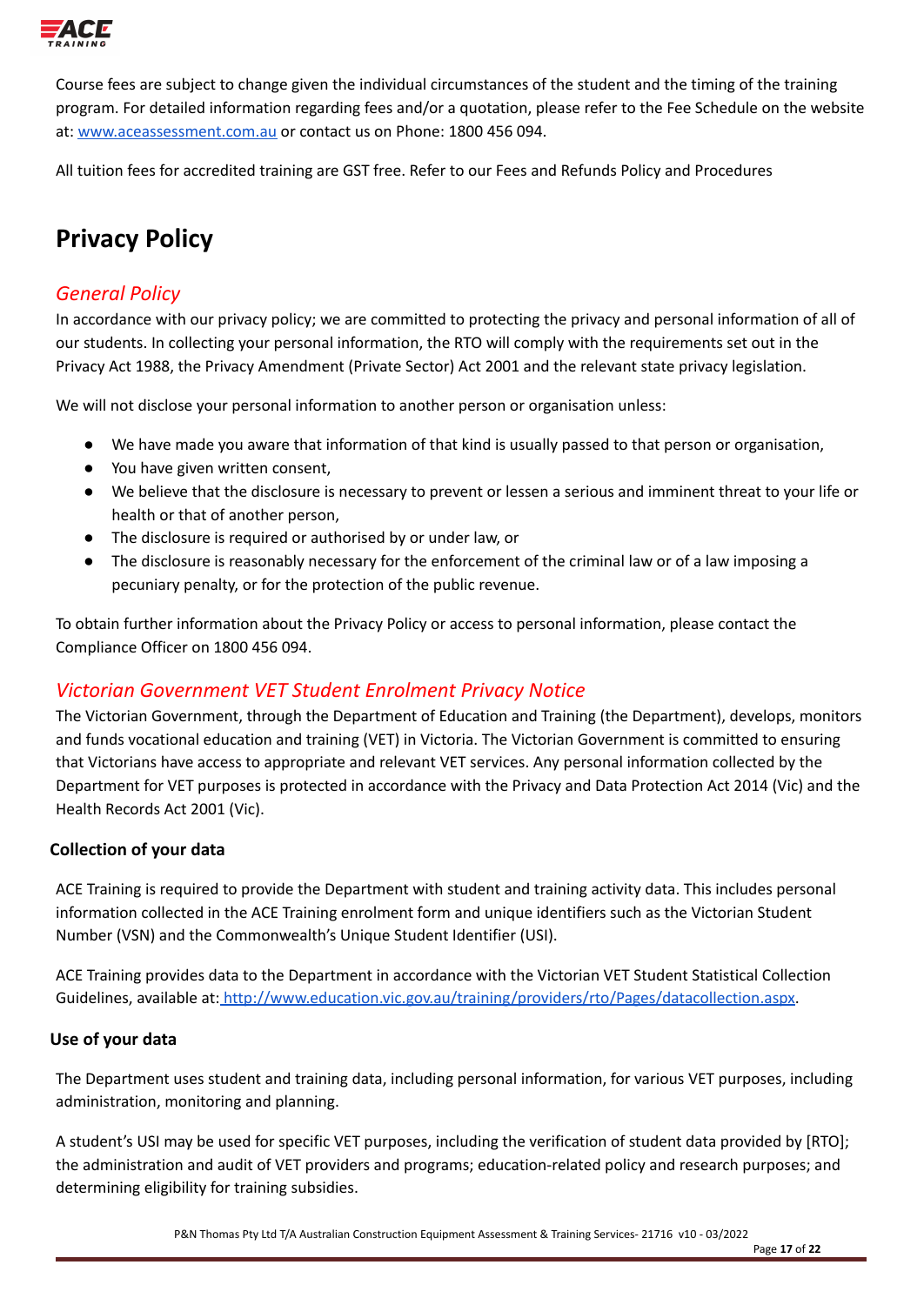

### <span id="page-17-0"></span>**Disclosure of your data**

As necessary and where lawful, the Department may disclose VET data, including personal information, to its contractors, other government agencies, professional bodies and/or other organisations for VET-related purposes. In particular, this includes disclosure of VET student and training data to the Commonwealth and the National Centre for Vocational Education Research (NCVER).

#### <span id="page-17-1"></span>**Legal and Regulatory**

The Department's collection and handling of enrolment data and VSNs is authorised under the Education and Training Reform Act 2006 (Vic). The Department is also authorised to collect and handle USIs in accordance with the Student Identifiers Act 2014 (Cth) and the Student Identifiers Regulation 2014 (Cth).

#### <span id="page-17-2"></span>**Survey participation**

You may be contacted to participate in a survey conducted by NCVER or a Department-endorsed project, audit or review relating to your training. This provides valuable feedback on the delivery of VET programs in Victoria.

#### <span id="page-17-3"></span>**Consequences of not providing your information**

Failure to provide your personal information may mean that you can't enrol in VET and/or obtain a Victorian Government VET subsidy.

#### <span id="page-17-4"></span>**Access, correction and complaints**

You have the right to seek access or correction of your personal information. You may also complain if you believe your privacy has been breached.

Please refer to the Complaints section in this handbook or by contacting the Compliance Officer on 1800 456 094.

#### <span id="page-17-5"></span>**Further information**

For further information about the way the Department collects and handles personal information, including access, correction and complaints, go to: <http://www.education.vic.gov.au/Pages/privacypolicy.aspx>.

For further information about Unique Student Identifiers, including access, correction and complaints, go to[:](http://www.usi.gov.au/Students/Pages/student-privacy.aspx) [http://www.usi.gov.au/Students/Pages/student-privacy.aspx.](http://www.usi.gov.au/Students/Pages/student-privacy.aspx)

# <span id="page-17-6"></span>**Complaints & Appeals**

The purpose of this policy and procedure is to outline the RTO's approach to managing dissatisfaction, formal complaints, and appeals of students, clients, staff, and other community members. It provides a transparent approach for all complaints and appeals to be acknowledged, addressed, and recorded fairly, efficiently, and confidentially.

This policy and related procedures ensure compliance with Standard 6 of the RTO 2015 Standards and any applicable RTO Government Funding Contracts.

A full copy of our Complaints and Appeals Policy and access to the Complaints and Appeals Form is available at <https://aceassessment.com.au>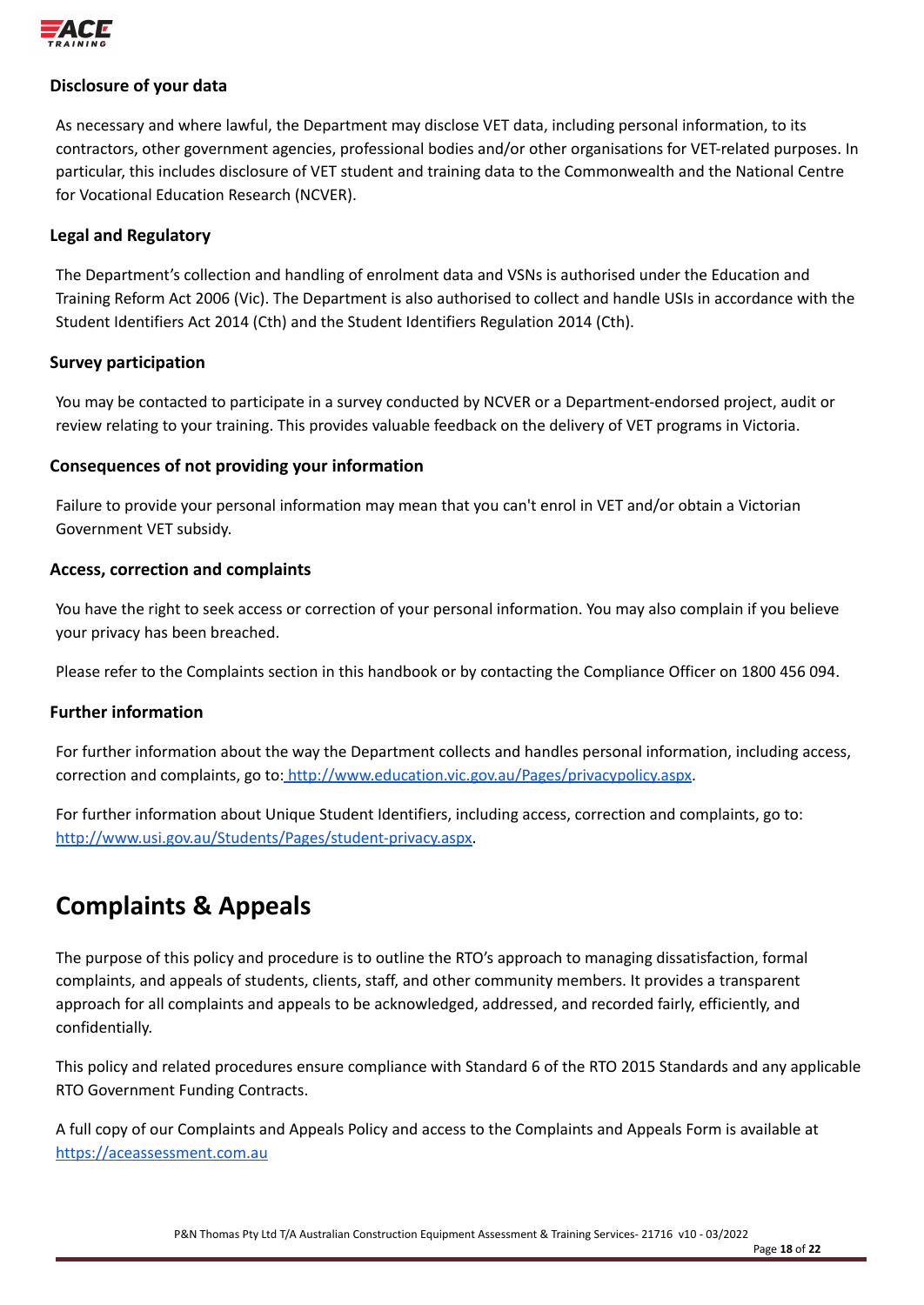

# <span id="page-18-0"></span>**Issuing of Certification Documents**

On completion of your course and payment of all relevant fees, we will issue you either:

#### **Qualifications:**

- Qualifications will be issued to students within 30 calendar days that have been assessed as meeting the requirements of the training product as specified in the relevant training package or VET accredited course.
- The Qualification will be accompanied by a 'Record of Results' that will identify the units completed as part of the Qualification.

#### **Statement of Attainment:**

- Statements of Attainment (SOA) will be issued to students within 30 calendar days that have been assessed as meeting the requirements of the training product as specified in the relevant unit of competency.
- A Statement of Attainment will generally be issued when a student withdraws or partially completes a Qualification and has successfully been assessed in one or more units of competency, or if they enrol and undertake in a single Unit of Competency.

The RTO reserves the right to withhold the issuance of qualifications and Statements of Attainment until all fees related to the course or qualification have been paid, except where the RTO is not permitted to do so by law.

The RTO must have a valid student USI on file prior to the commencement of training or for a qualification or Statement of Attainment being issued.

### <span id="page-18-1"></span>*Re-Issuing Statements and Qualifications*

Records of qualifications and unit achievement are kept on record for at least thirty years. Students can request copies of any of these statements or qualifications for an additional charge.

ACE Training will only issue AQF certification documentation to a learner whom it has assessed as meeting the requirements of the training product as specified in the relevant training package or VET accredited course and has paid for the course in full.

- A student wanting to request a duplicate Qualification or Statement of Attainment should complete an application in writing to the Compliance Officer info@aceassessment.com.au.
- The cost for re-issuing Qualification is \$45.00
- Prior to re-issue, all duplicate Qualifications or Statements of Attainment must be approved by the Compliance Officer
- All duplicate testamurs are to be issued within 10 working days from receipt of payment.
- The written request and copy of duplicate Qualification or Statement of Attainment will be filed with the student record.

# <span id="page-18-2"></span>**Workplace Health & Safety**

The Workplace Health & Safety Act 2011 applies to all staff, students and visitors to the RTO.

ACE Training is very serious about our commitment and responsibility for workplace health & safety and asks that students assist in ensuring the safety of its sites by: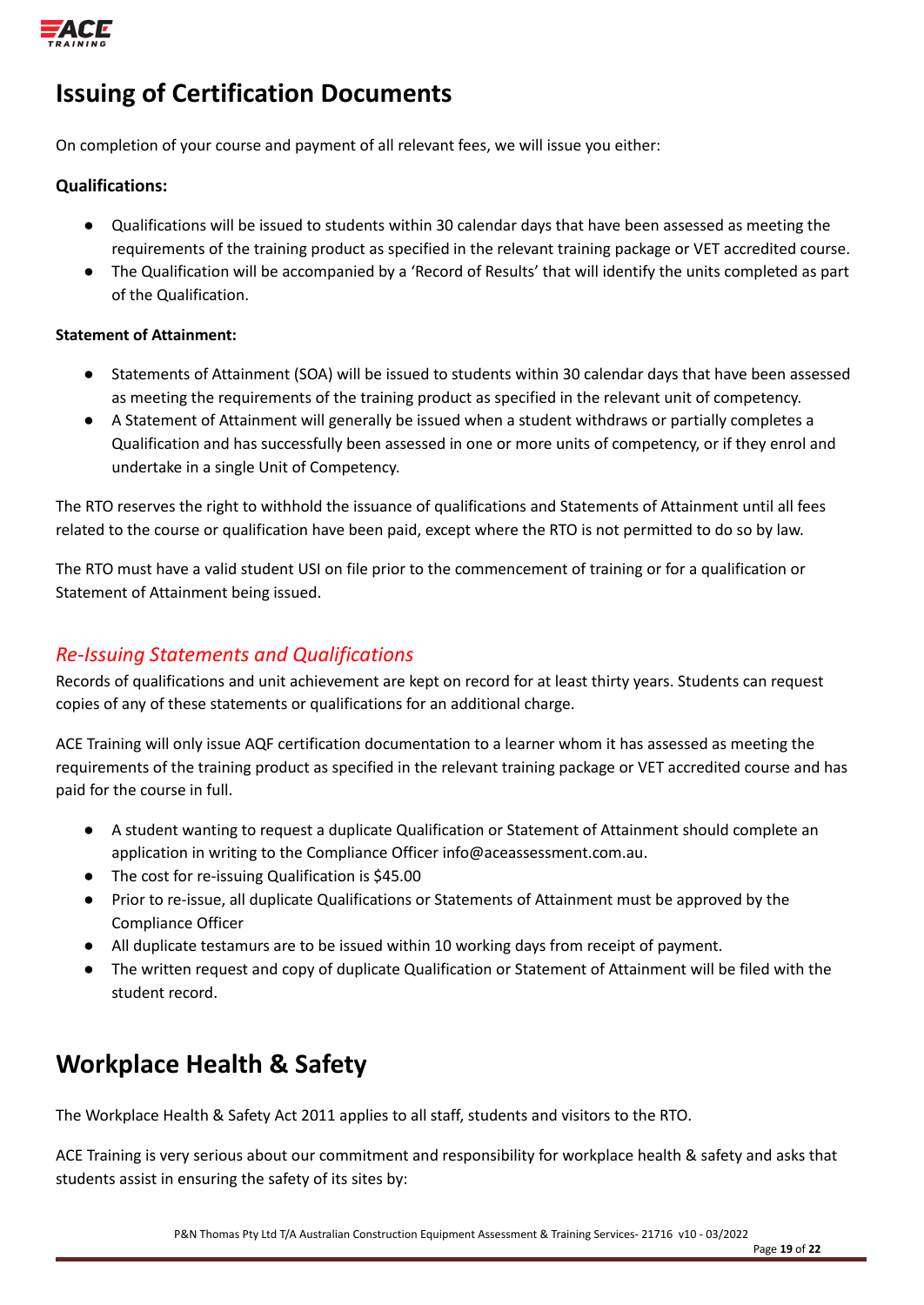

- immediately reporting any identified risks/hazards to an RTO staff member,
- following the RTO policies and procedures,
- cooperating and following all instructions provided by RTO staff,
- cooperating with management and Trainer Assessors, and adhere to instructions on safe work practices,
- taking care to ensure their health and safety and the health and safety of others.

The wearing of Personal Protective Equipment and clothing (PPE) is mandatory in many of the courses delivered by ACE Training. Students are welcome to bring their own PPE to courses, but the trainer/assessor will check these for suitability.

ACE Training will provide all task-specific PPE required for specific courses. Students must supply their own safety boots and helmets as ACE Training does not supply these PPE items.

### <span id="page-19-0"></span>*Accident and Emergency Situations*

You are advised that ACE Training staff is not permitted to transport injured/unwell students to the hospital. Therefore an ambulance will be called in case of an emergency.

| <b>Emergency Services</b> | <b>Phone Number</b> |
|---------------------------|---------------------|
| Police                    | 000                 |
| Fire                      | 000                 |
| Ambulance                 | 000                 |

First Aid kits are available at many locations throughout ACE Training campus'. A member of staff trained in First Aid should be sought to carry out any treatment necessary. Students should not handle injuries which involve spilt blood without wearing gloves, and all blood spills must be doused with chlorine.

# <span id="page-19-1"></span>**Student Disciplinary Policy & Procedures**

This policy and procedures describe how the RTO manages student discipline and applies to all students and clients.

### <span id="page-19-2"></span>*Academic and General Misconduct*

The RTO will be vigilant in managing student misconduct. For the purposes of this policy, a breach of conduct is defined as either academic or general misconduct.

Academic Misconduct includes, but is not limited to:

- Cheating,
- Plagiarism,
- Any other conduct by which a student seeks to gain for themselves, or any other person, any academic advantage or advancement to which they, or that other person, is not entitled.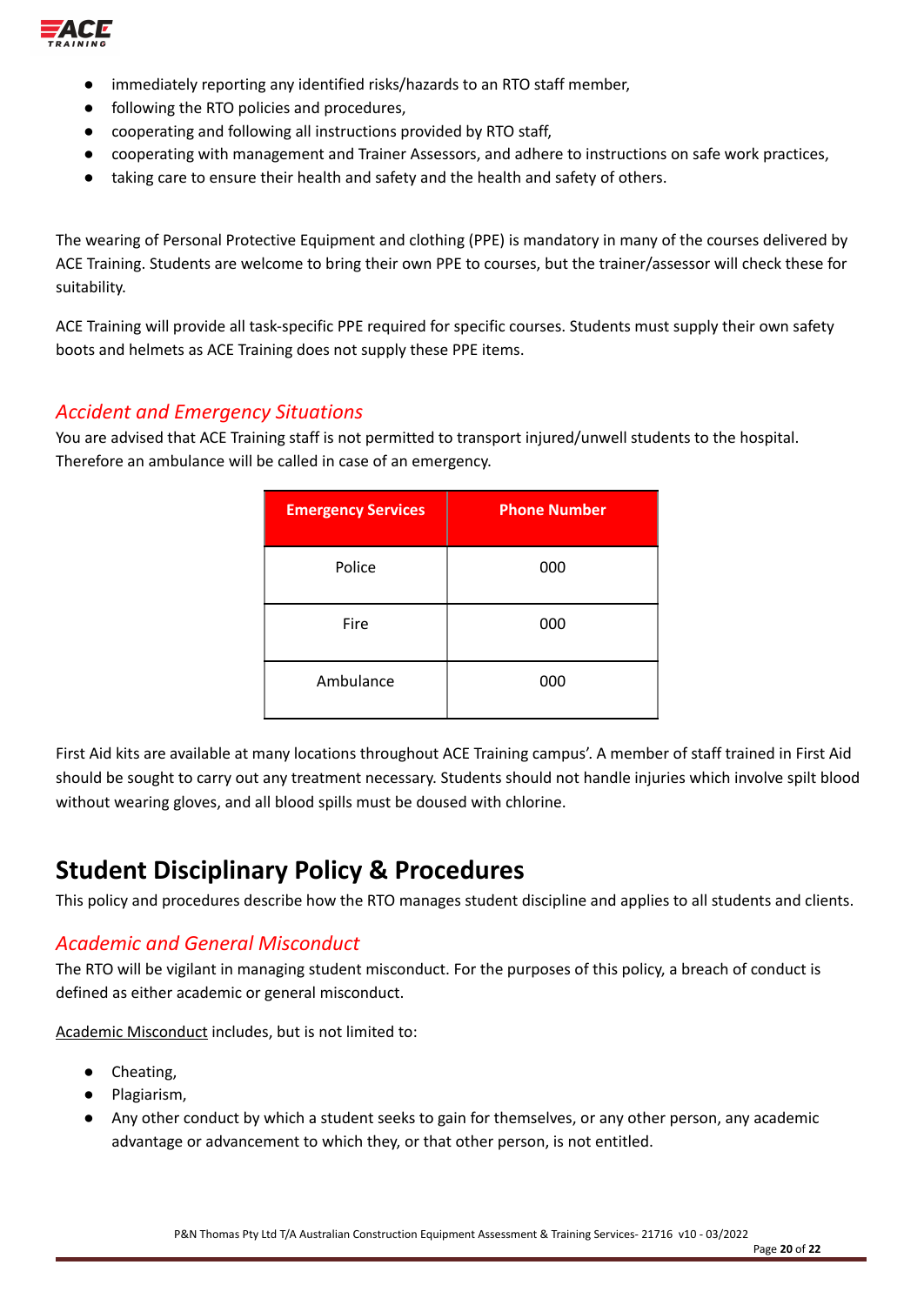

Academic Misconduct is dealt with under the Plagiarism and Cheating Policy and Procedure. Please refer to this document for further information.

General Misconduct includes, but is not limited to

- persistent disruptive behaviour,
- behaviour which is lewd or obscene, taking photographs or filming other participants or staff without their permission (including posting on Facebook and other social media without permission),
- use of mobile telephones and iPods during classroom or workshop activities,
- behaviour that constitutes discrimination, victimisation or harassment,
- attending the RTO premises under the influence of alcohol and/or non-prescription drugs,
- consuming alcohol or non-prescription drugs at the RTO premises,
- smoking on the RTO premises outside designated smoking areas,
- verbal abuse,
- physical assault on a member of RTO staff, fellow students or members of the public,
- any behaviour that causes a person on or in the immediate vicinity of the RTO premises to feel intimidated, threatened or in fear of being attacked,
- abuse and misuse of tools and equipment,
- wilful or malicious damage or destruction of facilities, equipment, materials or property on the RTO premises, regardless whether it is RTO property or private property,
- theft of property on the RTO premises, regardless whether it is RTO property or private property,
- carrying, using or being in possession of a prescribed or regulated weapon or dangerous article
- engaging in behaviour, or failing to follow instructions, which results in themselves or other persons being put at risk of harm,
- failing to follow the reasonable direction or instruction of RTO staff or other person in supervision,
- failing to follow road traffic laws when on, or leaving RTO premises,
- encouraging, persuading or inciting another person to engage in improper or inappropriate conduct,
- failing to comply with the RTO policies and procedures Students witnessing breaches of conduct are encouraged to report these to a RTO representative.

# <span id="page-20-0"></span>*Student Discipline*

The RTO will treat all breaches of conduct seriously. The RTO will conduct a fair and equitable investigation, which will give the student the right to be heard. The relevant Training Manager and/or Senior Managers will determine whether the allegation has been substantiated and apply an appropriate level of action or penalty.

# <span id="page-20-1"></span>*Appeal*

The student has the right to appeal an academic or general misconduct decision. Refer to the RTOs Student Disciplinary Policy and Procedures and Complaints and Appeals policy and procedures.

# <span id="page-20-2"></span>**Deferment, Suspension or Withdrawal**

If you are unable to attend your booked course, you must give five business days' notice prior to the course commencement date. Cancellations less than 5 business days before the course commencement date or thereafter will not be refunded. Courses with insufficient participant numbers may be cancelled and/or rebooked. We will contact you prior to the course commencement date to advise of cancellations and a choice of rebooking or full refund, as per our Fees & Refunds Policy and Fees & Refunds Procedure available on our website.

The RTO reserves the right to suspend or withdraw a student from a training program. Referred to as RTO initiated suspension or withdrawal, may be implemented on the grounds of: